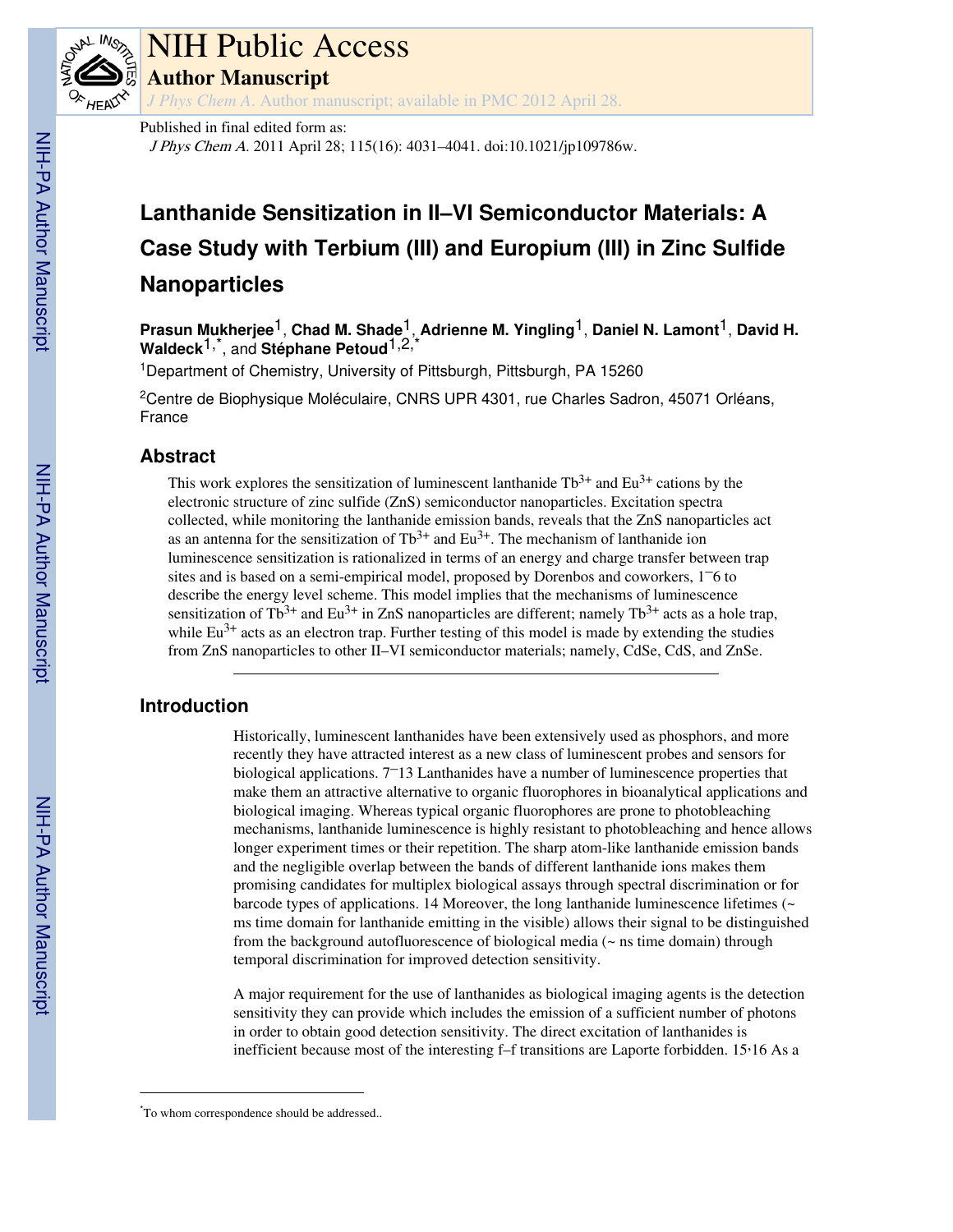consequence, the molar extinction coefficients of lanthanide ions are very low  $17 \leq 10$  $M^{-1}$ cm<sup>-1</sup> as opposed to 10<sup>4</sup>-10<sup>5</sup>  $M^{-1}$ cm<sup>-1</sup> for typical organic fluorophores). The low number of absorbed photons will result in the low number of emitted photons. To overcome this limitation, the concept of sensitization through an antenna effect has been established. 8 ,18–28 In this process, photons from the excitation light are absorbed by a chromophore with high extinction coefficient that transfers the energy to the accepting levels of the lanthanide ions, thus creating a high population of electronically excited lanthanide ions and enhancing the amount of luminescent photons. In addition to efficient energy pumping by this antenna effect, it is also important to prevent the quenching of lanthanide ion excited states by nonradiative energy transfer to the overtones of high frequency vibrational modes such as −OH, −NH and −CH. 29 For applications under biological conditions, it is especially important to protect the lanthanide ions from the water molecules.

Semiconductor nanoparticles that contain lanthanide ions are advantageous for biological applications over the undoped nanoparticles because the sharp emission signal corresponding to each lanthanide ion has a unique spectroscopic signature for spectral identification and unambiguous identification. Depending on the lanthanide cations, there is a broad choice of emission wavelength throughout the entire visible and near IR spectral regions. The near IR luminescence of lanthanide cations is of special benefit for biological applications because i) the absence of native autofluorescence of tissues in the near IR region, a good signal to noise ratio is obtained for more sensitive detection and ii) near IR photons can cross significant depths of tissues for potential non-invasive investigation. Recently Chengelis et. al. reported on the incorporation of terbium ions  $(Tb^{3+})$  in CdSe nanoparticles. 30 Although  $Tb^{3+}$  luminescence sensitization was observed for the CdSe/  $Tb<sup>3+</sup>$  system, its emission was obscured by the more intense CdSe bandgap emission in steady-state mode and a time-gated method was required to specifically identify the  $Tb^{3+}$ luminescence. From the excitation spectrum, collected upon monitoring the 545 nm centered  $Tb<sup>3+</sup>$  emission signal, it is evident that part of the excitation energy is transferred from the CdSe nanoparticle states to the accepting energy levels of  $Tb^{3+}$  ions demonstrating that the electronic structure of the nanoparticle can act as an antenna. While the  $CdSe/Tb^{3+}$  system demonstrates the use of the nanoparticles as an antenna, it has intrinsic limitations, namely, the efficiency of CdSe in sensitizing  $Tb^{3+}$  luminescence was low, and the Cd and Se components of the nanoparticles are toxic, thus limiting their applicability for studying biological systems and for diagnostic purposes. To overcome these two drawbacks, we have created a  $\text{ZnS}/\text{TD}^{3+}$  nanoparticle system, in which the individual constituents are non-toxic or less toxic and more environmentally friendly. Moreover, as the bulk band gap of ZnS is larger than that of CdSe (3.6 eV as opposed to 1.7 eV), 31 the electronic structure of ZnS is expected to sensitize lanthanides more efficiently than CdSe because it ensures a more favorable match of lanthanide acceptor energy levels with respect to the nanoparticle donating energy levels. 5 This work reports results on ZnS nanoparticles containing three different lanthanides: two visible-emitting lanthanides,  $Tb^{3+}$  and Eu<sup>3+</sup> in ZnS nanoparticles, and corresponding control experiments with  $Gd^{3+}$  (which does not have accepting electronic levels in the relevant energy range) incorporated. ZnS nanoparticle systems without lanthanides were also studied for comparison. Both steady-state and time-resolved luminescence measurements demonstrate that ZnS acts as an efficient antenna to sensitize  $Tb^{3+}$  and Eu<sup>3+</sup> luminescence. A comparison with other II–VI materials; (namely,  $Tb^{3+}$ incorporated in CdSe, CdS and ZnSe), is made in order to elucidate the energy transfer mechanism between the lanthanide and the nanoparticle host.

Understanding the mechanism of lanthanide luminescence sensitization is of main importance for controlling the performance and properties of novel optical materials. Because lanthanide ions behave as hard acids, they bind strongly to hard bases, following the preference order O>N>S. Various researchers have devoted considerable effort to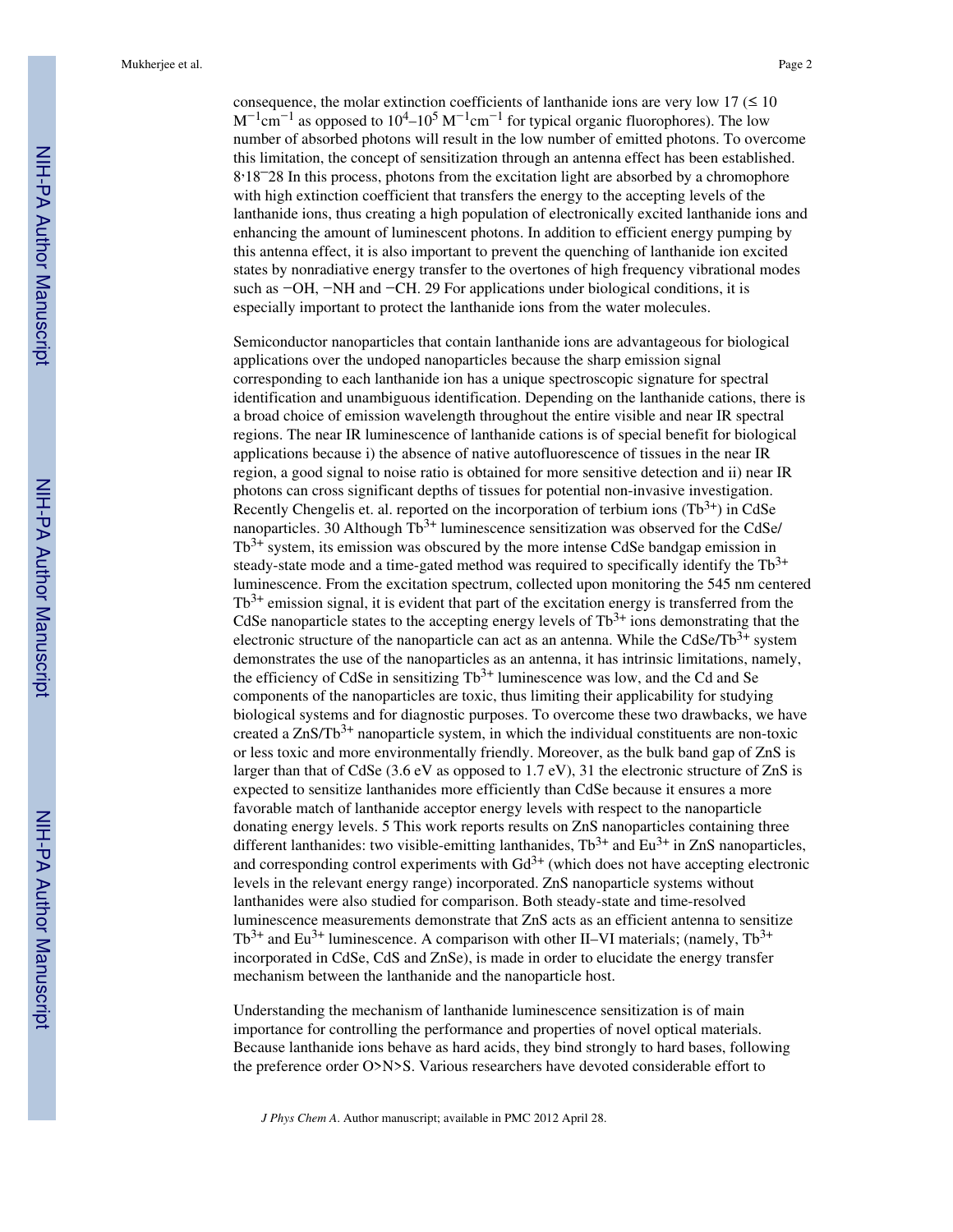understanding and exploiting the mechanisms for the luminescence sensitization of lanthanide in semiconductor materials. Some of the discussed mechanisms are based on a defect related Auger transition model, 32–34 a resonant energy transfer model, 35 bound exciton models 27,36 and shallow donor (or acceptor) models. 37 It is generally believed that exciton recombination plays a key role in the luminescence sensitization of rare earth ions. Although a number of researchers have discussed lanthanide luminescence in bulk semiconductors 38–48 and semiconductor nanoparticles, 49–61 the mechanism of lanthanide luminescence sensitization is still not fully elucidated and does not allow the synthesis of lanthanide-based nanomaterials with predictable properties. The mechanism of Tb3+ luminescence sensitization in bulk ZnS has attracted considerable attention. For example, Anderson 26 finds that the process includes (a) a donor level related to  $Tb^{3+}$ [ $6s<sup>2</sup>5d<sup>1</sup>$ ] that lies 0.4 eV below the conduction band; the 4 $f<sup>8</sup>$  levels were assumed to be located somewhere below the valence band, (b) a hole trap that lies 1.02 eV above the valence band (assumed to be a copper-related site),  $62.63$  and (c) that the excitation of the  $4f^8$  electronic system occurs during recombination of the electron-hole pair in these traps. While these efforts provide a useful framework for the current studies, the luminescence sensitization of  $Tb^{3+}$  and  $Eu^{3+}$  in ZnS nanoparticles is not well understood. Previous studies have been limited by an inability to identify the location of lanthanide ground and excited states with respect to the valence and conduction bands of the semiconductor materials. In this work, the nature of sensitization in the ZnS nanoparticles is discussed in light of the model proposed by Dorenbos, 1–6 for the relative energetics of the lanthanide ions in the host semiconductor.

# **Materials and Methods**

## **Chemicals**

Trioctylphosphine [TOP] (90%), zinc stearate (tech.), octadecene (90% tech.), and tetracosane (99%) were purchased from Sigma-Aldrich-Fluka. Chloroform was purchased from J. T. Baker. Sulfur, toluene, and methanol were purchased from Fisher Scientific. Terbium (III) nitrate (99.9%) was purchased from Strem, europium (III) nitrate (99.99%) was purchased from Aldrich, and gadolinium (III) nitrate (99.99%) was purchased from Alfa Aesar. In all cases, hydrated lanthanide salts were used. n-Hexane and 1-octanol were purchased from Acros, and ethyl acetate was purchased from EMD. Argon gas was purchased from Valley National. All chemicals were used as purchased without purification, except toluene, which was distilled over sodium under nitrogen.

## **Nanoparticle Synthesis**

All ZnS nanoparticle systems were synthesized using a non-coordinating solvent system consisting of octadecene and tetracosane. Zinc stearate and lanthanide nitrate salts were used as cation precursors and elemental sulfur served as the anion precursor. Tetracosane  $(4.0 \text{ g})$ , octadecene (3.0 mL), and 0.68 mmol of zinc stearate were loaded into a three neck round bottom flask and heated to 350 °C while stirring under nitrogen. The lanthanide stock solution (0.12 mmol lanthanide nitrate dissolved in a combination of octadecene and trioctylphosphine oxide) was injected after approximately two hours of heating and allowed to stir within the reaction mixture for at least 30 minutes. The sulfur stock solution (sulfur powder dissolved in octadecene) was injected approximately 1 hour after the lanthanide stock solution. The reaction temperature was then decreased to a value between 270 °C and 300 °C for the duration of nanocrystal growth. Aliquots of sample were removed at varying growth times. The resulting nanoparticles were then redispersed in an appropriate solvent for spectroscopic analysis.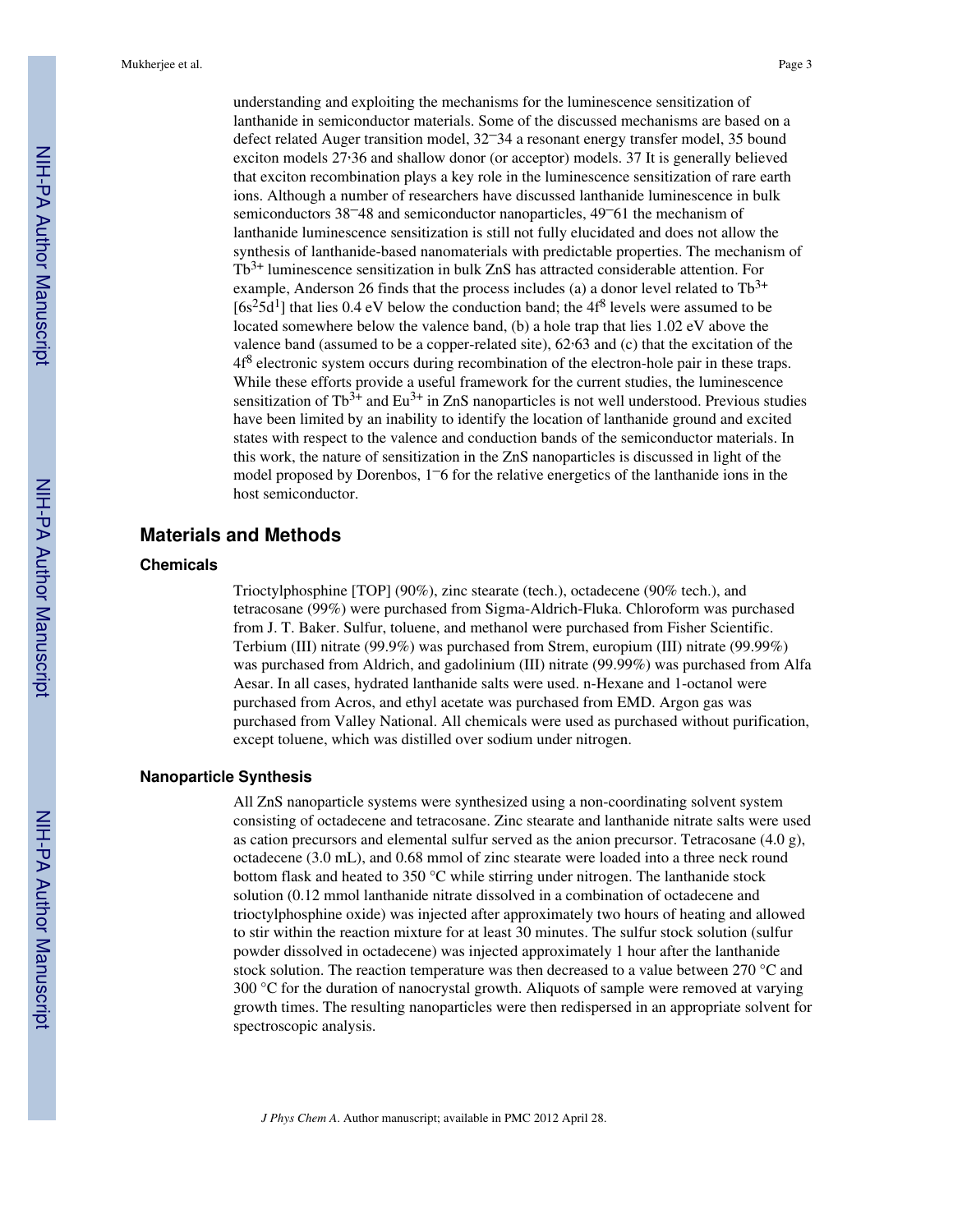ZnS nanoparticles without lanthanides incorporated were prepared using the methods described above, however the zinc stearate precursor was increased to 0.80 mmol and the lanthanide stock solution preparation was omitted.

#### **Steady-state Optical Measurements**

Steady-state absorption spectra were obtained on an Agilent 8453 UV-visible spectrophotometer with 1-nm resolution. Steady-state excitation and emission spectra were recorded using a Jobin Yvon Horiba Fluorolog-322 with a 5-nm bandpass; spectra were corrected for excitation and emission (lamp, detector and monochromator). A 1-cm pathlength quartz cuvette was used for the measurements. All measurements were performed at room temperature.

#### **Quantum Yields**

Absorption spectra were recorded on either a Perkin-Elmer Lambda 9 Spectrometer coupled to a personal computer using software supplied by Perkin-Elmer or on an Agilent 8453 UVvisible spectrophotometer. Quantum yields were recorded by the relative method using references. Steady-state luminescence quantum yields were measured using quinine sulfate reference solution (solvent H<sub>2</sub>SO<sub>4</sub> 1N,  $\Phi$ =0.546). 64 Time-gated luminescence quantum yields were measured using  $[Th(H<sub>22</sub>IAM)]$  reference solution (solvent water,  $\Phi$ =0.59). 65 Spectra were corrected for the instrumental response.

The quantum yields were calculated using the following (equation 1):

$$
\frac{\Phi_{\mathbf{x}}}{\Phi_{\mathbf{r}}} = \frac{\mathbf{A}_{\mathbf{r}}(\lambda_{\mathbf{r}}) \cdot \mathbf{I}(\lambda_{\mathbf{r}}) \cdot \eta_{\mathbf{x}}^2 \cdot \mathbf{D}_{\mathbf{x}}}{\mathbf{A}_{\mathbf{x}}(\lambda_{\mathbf{x}}) \cdot \mathbf{I}(\lambda_{\mathbf{x}}) \cdot \eta_{\mathbf{r}}^2 \cdot \mathbf{D}_{\mathbf{r}}}
$$
\n(1)

where subscript r stands for the reference and×for the sample; A is the absorbance at the excitation wavelength, I is the intensity of the excitation light at the same wavelength,  $\eta$  is the refractive index ( $\eta = 1.333$  in water,  $\eta = 1.496$  in toluene,  $\eta = 1.446$  in chloroform) and D is the measured integrated luminescence intensity. ZnS systems ( $\lambda_{ex}$  = 315, 320 and 325 nm) were measured in chloroform whereas ZnSe ( $\lambda_{ex}$  = 315, 320 and 325 nm) and CdSe ( $\lambda_{ex}$ = 300, 305 and 310 nm) systems were measured in toluene.

Lanthanide-centered quantum yields for  $ZnSe/Ln<sup>3+</sup>$  and  $CdSe/Ln<sup>3+</sup>$  were collected with the fluorimeter in time-gated mode whereas the contribution from lanthanide-centered emission was discriminated spectrally from the overall quantum yield. For the  $ZnS/Ln<sup>3+</sup>$  systems calculations were performed by integrating the narrow emission bands arising from the lanthanide cations in steady-state mode.

#### **Time-gated Measurements**

Time-gated excitation and emission spectra were collected with a Varian Cary Eclipse fluorescence spectrophotometer with 10 nm and 20 nm bandpass for Tb and Eu samples respectively. The spectra were acquired with a delay time and a gate time of 0.2 ms and 5 ms, respectively. Using such a delay time, only lanthanide sharp bands are expected to appear in the spectra without any contribution from shorter lived nanoparticle bandgap emission. Both excitation and emission filters were set in auto mode in the software. All measurements were performed at room temperature.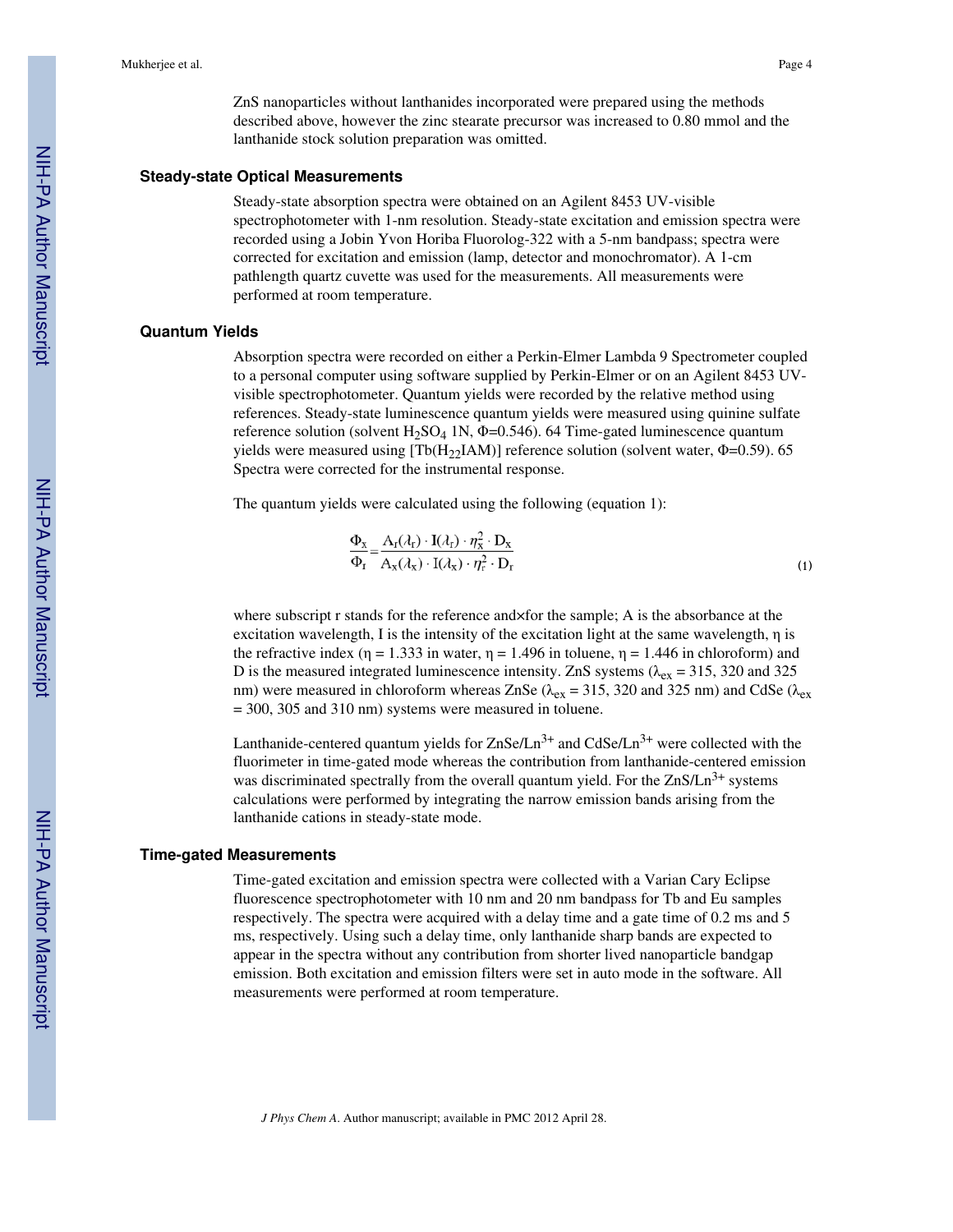#### **Time-resolved Measurements**

The time-resolved luminescence decay kinetics was measured using the time-correlated single-photon counting (TCSPC) technique. Samples were excited with the frequency doubled output (centered at ~300 nm) of a synchronously pumped cavity dumped dye laser (Coherent Model 599) using rhodamine 6G as the gain medium; emission from the sample was collected at different wavelengths using a monochromator. The instrument response function had a full-width–at-half-maximum (FWHM) of  $~40$  ps. A 1-cm pathlength quartz cuvette was used for all the time-resolved measurements. All measurements were performed at room temperature. Experiments were done with a 1 MHz laser repetition rate. Lifetime values were found to be similar with 125 kHz (for ZnS/Tb) and 300 kHz (for ZnS/Gd and ZnS) repetition rate; these measurements were done at selected wavelengths. Lifetime decay traces were fitted by iterative reconvolution method with IBH DAS 6 decay analysis software.

The  $Tb^{3+}$  and Eu<sup>3+</sup> luminescence lifetime measurements were performed by excitation of solutions in 1 mm quartz cells (NSG Precision Cells, Inc.) using either a xenon flash lamp or a Nd-YAG Continuum Powerlite 8100 laser (354 nm, third harmonic) as the excitation source. Emission was collected at a right angle to the excitation beam, and wavelengths were selected by means of the Spex FL1005 double monochromator or a Spectral Products CM 110 1/8 meter monochromator. The signal was monitored by a Hamamatsu R928 photomultiplier tube coupled to a 500 MHz bandpass digital oscilloscope (Tektronix TDS 620B). Signals from > 500 flashes were collected and averaged. Luminescence lifetimes were averaged using samples from several different batches. Luminescence decay curves were imported into Origin 7.0, and analyzed using the Advanced Fitting Tool.

# **Results and Discussion**

#### **HRTEM Imaging**

High resolution Transmission Electron Microscopy (HRTEM) images were obtained using a JEOL-2100 CF instrument operating between 120 kV and 200 kV. A representative TEM image is shown in figure 1. The size distribution of ZnS:Tb nanoparticles was calculated using Image J software and found to be  $3.3 \pm 0.4$  nm in average diameter. Both the stoichiometry (lanthanide to zinc ratio) and the location of the lanthanides in the nanoparticles are not yet fully quantified. These data will be reported in a more comprehensive future study that will address the stoichiometry and the relative importance of the lanthanide locations – on the surface or in the bulk of the nanoparticles.

#### **Absorption Spectra**

Representative absorption spectra of ZnS nanoparticles dissolved in chloroform are shown in figure 2 for two different growth times. The absorption spectra reveal characteristic bands centered at  $\sim$ 290 nm and  $\sim$ 360 nm. The band with an apparent maximum at  $\sim$ 290 nm shows a small dependence on growth time and is attributed to the lowest energy exciton band of the nanoparticle. The ~360 nm band is probably associated with a transition involving a trap state. The assignment of the ~290 nm band is corroborated by a simple estimation of the nanoparticle band gap, using a method proposed by Brus 66 (equation 2), and found to be ~4.2 eV, corresponding to a ~290 nm band gap transition. In this model the change in bandgap with nanoparticle size is given by

$$
E_g(nano) \approx E_g(bulk) + \frac{\hbar^2 \pi^2}{2R^2} \left[ \frac{1}{m_e} + \frac{1}{m_h} \right] - \frac{1.8e^2}{\varepsilon R}
$$
 (2)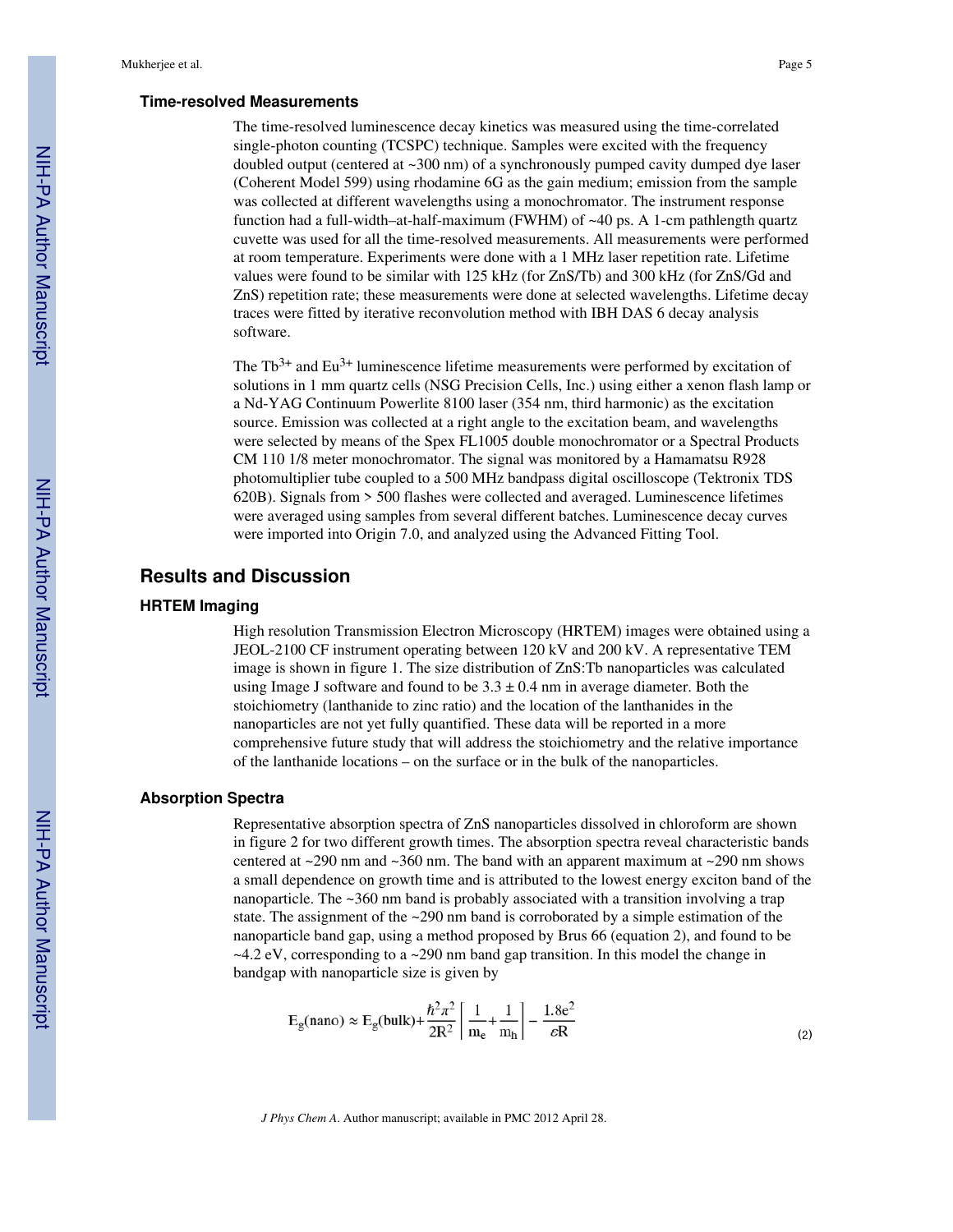Assuming  $E_g(bulk) = 3.6 \text{ eV}$ ,  $R = 1.65 \text{ nm}$  (see above),  $m_e = 0.25 m_0$ ,  $m_h = 0.59 m_0$ ,  $\epsilon = 8.3$ ,  $E_g$ (nano) = 4.2 eV. The effective mass and dielectric constant values were adopted from the work by Murphy and coworkers. 67 We assign the long wavelength tail to the contribution from various surface states of the nanoparticles *(vide infra)*.

## **Luminescence Spectra**

Figure 3 shows steady-state luminescence excitation and emission spectra for the lanthanide incorporated ZnS nanoparticles and for undoped ZnS nanoparticles (NP) without lanthanide ions, in CHCl<sub>3</sub>. The spectra correspond to  $\sim$  20 minutes NP growth time; the spectra corresponding to the analysis of the samples obtained after 1 minute growth times are similar.

**ZnS/Tb Spectra—**Figure 3B shows emission spectra for ZnS/Tb. For  $\lambda_{ex} = 300$  nm,  $\lambda_{em}$ bands were identified at  $\sim$  410 nm (ZnS band), 490 nm, 545 nm, 585 nm, and 620 nm (Tb<sup>3+</sup> sharp bands); for  $\lambda_{ex}$  = 375 nm,  $\lambda_{em}$  bands were assigned at ~ 455 nm (ZnS band), 490 nm (weak Tb<sup>3+</sup> band), and 545 nm (Tb<sup>3+</sup> band); and for  $\lambda_{ex} = 440$  nm, a  $\lambda_{em}$  band was assigned at ~ 510 nm (ZnS band). An excitation wavelength dependence (red edge effect) is observed, i.e., with increase in  $\lambda_{ex}$  the emission band position shifts towards the red.

The excitation spectra (Figure 3A) also depend on  $\lambda_{em}$ . For  $\lambda_{em} = 410$  nm (ZnS emission), the  $\lambda_{ex}$  bands were identified at ~ 260 nm and 350 nm; for  $\lambda_{em}$  = 450 nm (ZnS emission), the  $\lambda_{ex}$  bands were assigned at ~ 270 nm and 375 nm; and for  $\lambda_{em}$  = 545 nm (Tb<sup>3+</sup> emission), a broad  $\lambda_{ex}$  feature appeared. To examine whether this wavelength dependence reflects size heterogeneity of the sample, efforts were made to improve the sample's size distribution. Thus centrifugation was performed at 20,000 rpm for 2 hours, a chemical purification by solvent precipitation method (see supporting information) was used, and the nanoparticle samples were dialyzed. None of these three methods yielded any noticeable change in the excitation wavelength dependent behavior. Based on these studies, the excitation wavelength dependent emission spectra are taken to reflect the energy distribution of surface states on the nanoparticles.

Sensitization of the lanthanide emission is evident in the steady-state emission spectra. Interestingly, the lanthanide emission intensity displays a wavelength dependence; when exciting the sample at 300 nm, terbium  $(Tb^{3+})$  bands at ~490 nm and ~545 nm are clearly identifiable; whereas a 375 nm excitation results only in a weak  $Tb^{3+}$  emission. Excitation with 440 nm light results in no observable  $Tb^{3+}$  sensitization in the steady-state mode, however a weak  $Tb^{3+}$  sensitization can be observed in time-gated mode. This dependence on excitation energy correlates with the energy level mismatch between the donating excited states of ZnS nanoparticles and the accepting levels of Tb<sup>3+</sup> ions (*vide infra*).

The broad excitation spectrum, with an absence of any atom-like band upon monitoring the  $Tb^{3+}$  emission, clearly indicates that the electronic structure of ZnS nanoparticles act as an antenna for the  $Tb^{3+}$  sensitization (and not from direct excitation of the lanthanide cations). Additional evidence for this interpretation has been obtained from the time-gated spectrum (*vide infra*).

The broad nature of the nanoparticle emission band indicates that the spectrum consists primarily of surface states or results from the combined emission of core states of variously sized nanoparticles. Peng and coworkers 68 have reported that the bandgap photoluminescence of ZnS nanoparticles is often mixed with a deep trap tail; namely a bandgap photoluminescence at  $\sim$ 310 nm (FWHM of 10–12 nm) and a broad band  $\sim$ 380 nm deep trap emission. A similar broad emission from ZnS nanoparticle surface states was also reported by Chen and coworkers. 69 Also Murphy and coworkers 67 reported a broad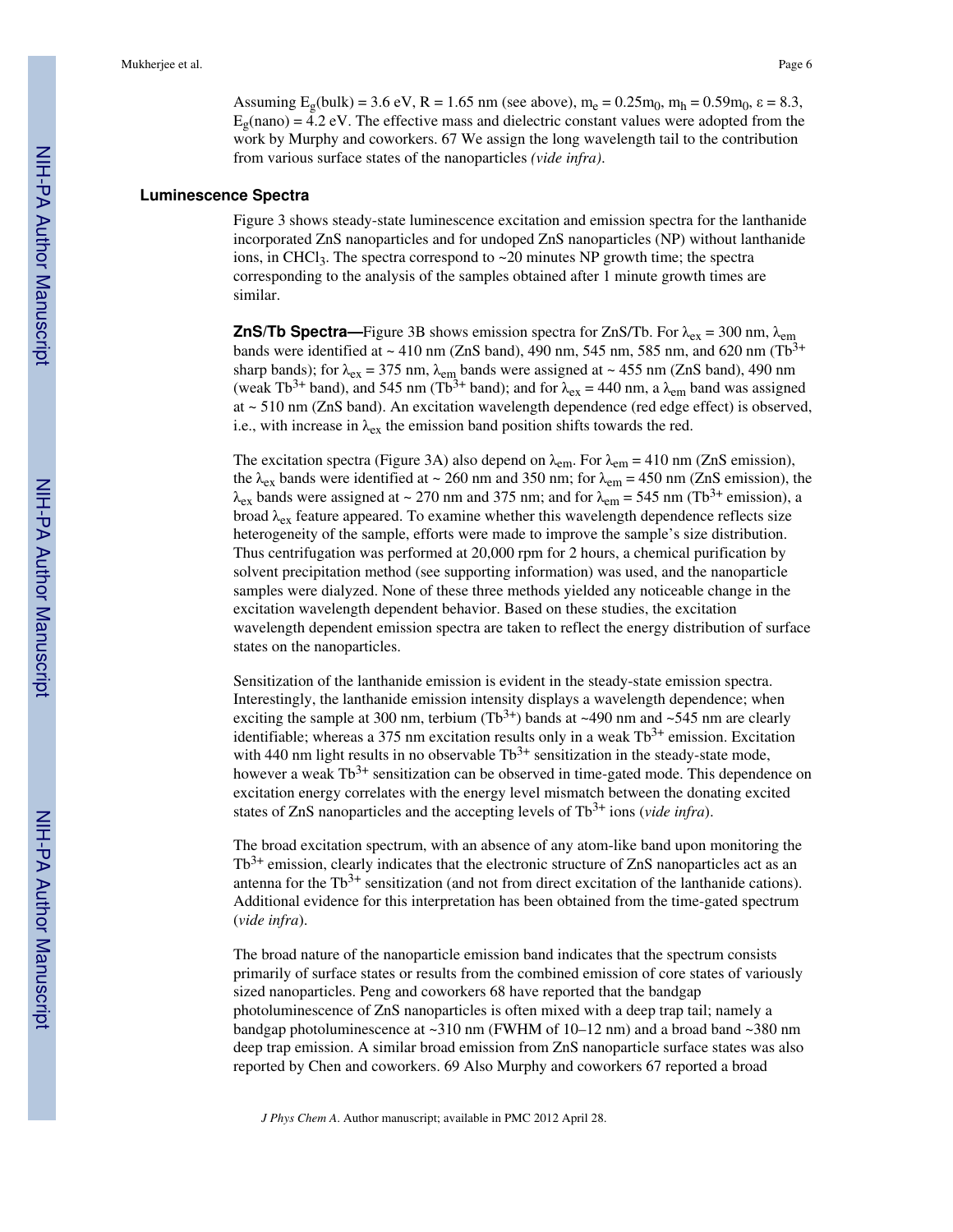emission band centered at  $\sim$ 435 nm upon excitation of 5 nm ZnS nanoparticles at 270 nm, and have attributed that emission to sulfur vacancies, more generally to shallow electron traps. Although the band maximum is somewhat shifted, this reported blue emission is qualitatively similar to that observed in this study while exciting the sample at  $\sim$ 300 nm. While the chemical nature of the surface states remains unclear, it seems evident that they play a significant role in broadening the emission spectrum. The observation that 1 minute and 20 minutes growth time samples have identical emission spectra indicates that the surface state distribution does not change with growth time for the synthetic parameters that were utilized here.

**ZnS/Eu Spectra—**Figure 3D shows the steady-state emission spectra for ZnS/Eu<sup>3+</sup>. For  $\lambda_{ex}$  = 300 nm, a  $\lambda_{em}$  band was assigned at ~ 460 nm (ZnS band); for  $\lambda_{ex}$  = 375 nm, a  $\lambda_{em}$ band was found at ~ 455 nm (ZnS band); and for  $\lambda_{ex}$  = 440 nm, a  $\lambda_{em}$  band was found at ~ 510 nm (ZnS band). These materials also display a red edge effect. Although this observation is qualitatively similar to the spectral change observed for the ZnS/Tb samples, some differences are evident; in particular, the emission spectrum for  $\lambda_{ex} = 300$  nm has a similar emission band maximum as that for the spectrum with  $\lambda_{ex} = 375$  nm. The absence of broad emission with band maximum centered at  $\sim$ 520 nm upon exciting the sample at  $\sim$ 300 nm indicates that the samples under investigation in the present work do not have significant emission from  $Eu^{2+}$  (See reference 70 for more detail).

Figure 3C shows the excitation spectra for ZnS/Eu<sup>3+</sup>. For  $\lambda_{em} = 410$  nm (ZnS emission),  $\lambda_{ex}$ bands were identified at approximately 255 nm, 270 nm, and 350 nm; for  $\lambda_{em} = 450$  nm (ZnS emission),  $\lambda_{ex}$  bands were assigned at approximately 260 nm, and 370 nm; and for  $\lambda_{em}$ = 620 nm (attributed to Eu<sup>3+</sup> emission), a  $\lambda_{ex}$  band appeared at approximately 360 nm, with a broad excitation band centered at approximately 510 nm (assigned to a charge transfer transition from anion valence band to Eu3+ ions, *vide infra*).

The luminescence signal from the  $Eu^{3+}$  is not clearly evident in the steady-state spectra; however, it becomes prominent in time-gated mode (*vide infra*). Qualitatively, the less intense  $Eu^{3+}$  emission indicates that the ZnS nanoparticles are less efficient in sensitizing  $Eu^{3+}$ , as compared to the corresponding  $Tb^{3+}$  system. The broad band located on the emission spectrum probably reflects the contribution from surface states, as was discussed previously for ZnS/Tb samples. Similar to the observation found in ZnS/Tb system, no shift in band positions was observed in the emission spectra for 1 minute and 24 minutes growth time samples, suggesting that the surface states play an important role.

**ZnS/Gd Spectra—**Figures 3E and 3F show the excitation and emission spectra of ZnS/ Gd. Other than the lack of  $Tb^{3+}$  emission bands, the nanoparticle spectra recorded on ZnS/ Gd samples (exclusive of the ions 4f emission bands) were found to be very similar to those recorded for the ZnS/Tb samples in terms of band positions, excitation wavelength dependence and broadness of the spectra, indicating that luminescence sensitization of  $Tb^{3+}$ has a negligible impact on the nanoparticle emission in ZnS/Tb samples.

**ZnS Spectra—**Figures 3G and 3H show the excitation and emission spectra if ZnS. These spectra show an excitation wavelength dependence (red edge effect) that is similar to that observed for the ZnS/Tb and ZnS/Gd samples, indicating that the red edge effect arises from an intrinsic property of the ZnS nanoparticles and is not caused by the lanthanide ion. The broad nature of nanoparticle emission indicates that the spectrum is strongly influenced by the surface states, as are the samples where lanthanide ions are incorporated in the nanoparticle.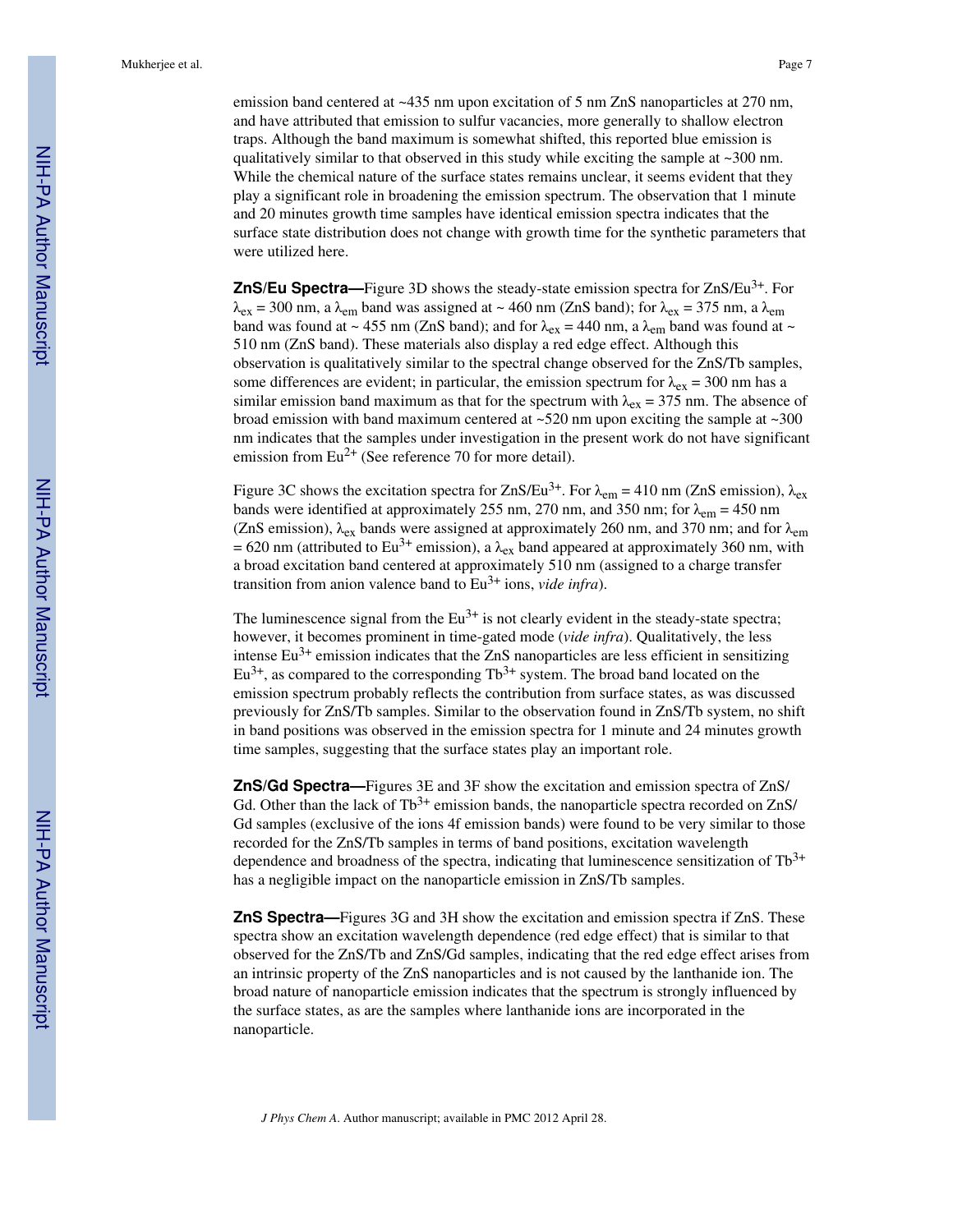## **Time-gated Excitation and Emission Spectra**

Representative time-gated excitation and emission spectra of ZnS/Tb (1 minute growth time) and ZnS/Eu (24 minutes growth time) nanoparticle samples in CHCl<sub>3</sub> are shown in figure 4. The attempt to collect spectra for the ZnS/Gd and the ZnS nanoparticles under the same conditions only showed the background signal.

These spectra reveal that the electronic levels of ZnS nanoparticles can be used to sensitize the  $Tb^{3+}$  and Eu<sup>3+</sup> emission. Sharp lanthanide emission bands were clearly visible for both the ZnS/Tb and the ZnS/Eu samples. For the ZnS/Tb sample, the bands with apparent maxima at 490 nm, 545 nm, 585 nm, and 620 nm were assigned to transitions from  ${}^{5}D_4$ to  ${}^{7}F_{6}$ ,  ${}^{7}F_{5}$ ,  ${}^{7}F_{4}$ ,  ${}^{7}F_{3}$  respectively. For the ZnS/Eu sample, the bands at 590 nm, 616 nm, and 696 nm were assigned to transitions from  ${}^{5}D_0$  to  ${}^{7}F_1$ ,  ${}^{7}F_2$ ,  ${}^{7}F_4$  respectively.

The excitation spectra, recorded upon monitoring the lanthanide emission, reveal a broad excitation spectrum that is similar to the one recorded for the ZnS nanoparticles, upon monitoring their emission at either 410 nm or 450 nm. These results imply that the same energy route is used to sensitize emission of the ZnS and lanthanide emission, proceeding by energy transfer from the electronic states of the ZnS to the accepting levels of  $Tb^{3+}$  or Eu<sup>3+</sup>. This conclusion is confirmed by the absence of sharp intra-configurational f–f bands in the excitation spectra, which would indicate direct excitation of lanthanide ions. It is important to note that the energy transfer from the 4f-5d excitation band of  $Tb^{3+}$ , and the charge transfer band of  $Eu^{3+}$ , are broad excitation bands and may contribute to the excitation spectrum. The 4f-5d excitation band in Tb<sup>3+</sup> arises at ~4.8 eV, 2 and for Eu<sup>3+</sup> (in sulfide compounds) the charge transfer band from the anion valence band to  $Eu^{3+}$  occurs at  $\sim$ 2.2 eV. 4 Although excitation at higher energies cannot rule out the possibility of some partial energy transfer from Tb<sup>3+</sup> 4f-5d excitation band, the strongest  $Tb^{3+}$  and  $Eu^{3+}$  luminescence arises from exciting the sample in the 280 nm to 350 nm window and argues in favor of the ZnS bandgap excitation being the dominant excitation pathway. However, the luminescence of Tb3+ decreases more sharply with increasing wavelength than does that of Eu3+ (*vide infra*, see figure 7 and table 4S), suggesting that the charge transfer excitation from the anion valence band to  $Eu^{3+}$  can also play a role in the  $Eu^{3+}$  sensitization. It is important to appreciate that the charge transfer band in  $Eu^{3+}$  is weak and its contribution alone cannot account for the sensitization; in particular, that arising from exciting the sample at higher energies.

#### **ZnS Luminescence Lifetime Measurements**

Luminescence lifetime parameters for the different systems studied are summarized in table 1S (see supporting information). Table 1S shows values for all parameters in a sum of three exponentials varied in the fitting procedure. To see any obvious trend in the individual lifetime components, the decay data were also fit to a sum of exponentials with lifetime components fixed and varying only the amplitudes (table 2S, see supporting information). This procedure gives rise to somewhat lesser quality fits, as judged by the relative  $\chi^2$  value being higher; however they are adequate and reveal a clear relationship between lifetime components in the different systems. Note that the average lifetime remains relatively unchanged while varying all parameters versus fixing the lifetime components in the fitting procedure. Some representative luminescence decays for 1 minute growth time samples are shown in figure 5.

**ZnS/Tb Samples—**The samples obtained with 1 minute and 20 minutes growth time behave similarly in terms of the decay kinetics. The experimental lifetime decays were typically fitted with the sum of three decaying exponentials, with a subnanosecond component which comprises  $~60\%$  of the emission, a 2–3 ns component with  $~30\%$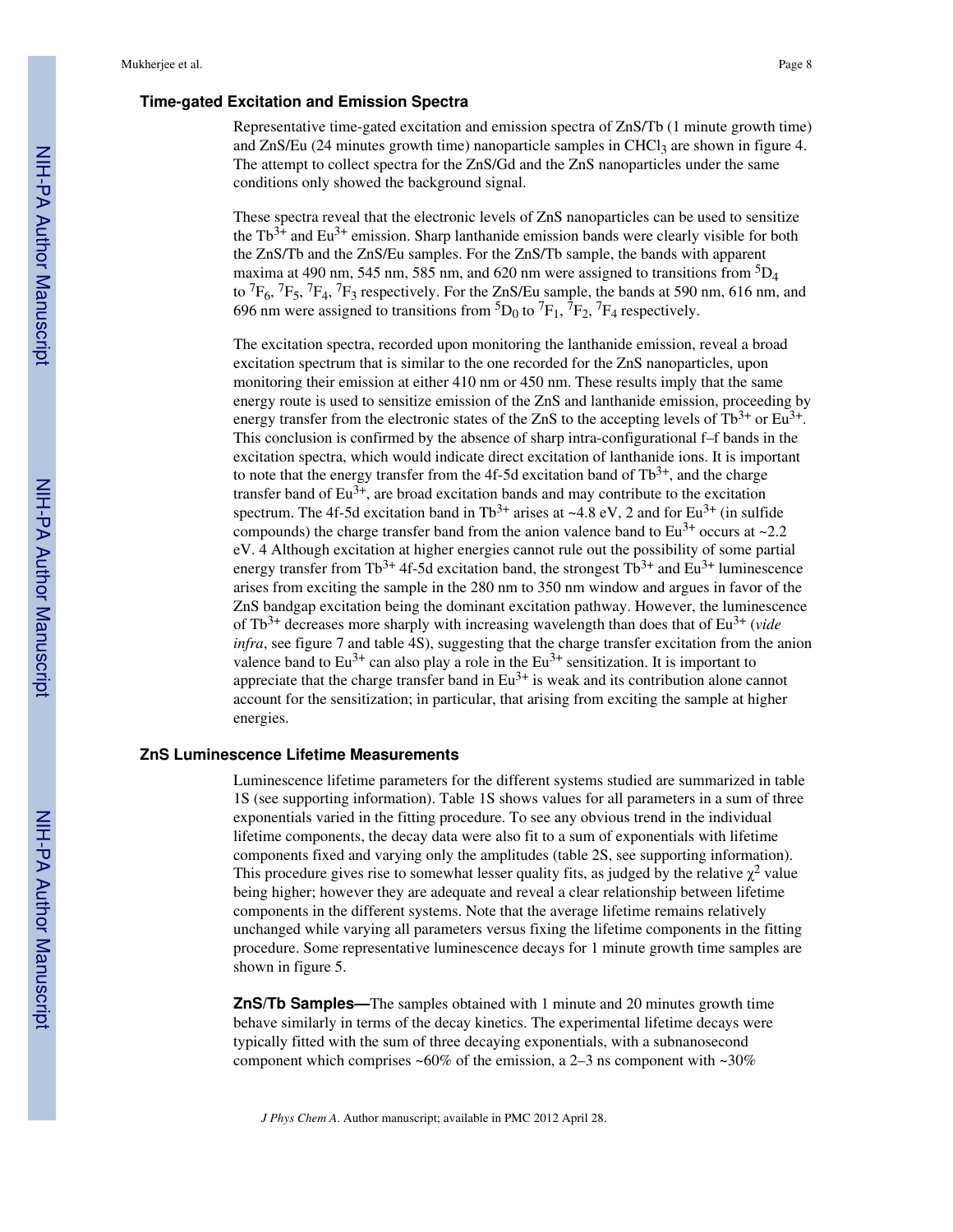contribution, and the longest time component ( $\sim$ 10 ns) with an amplitude of  $\leq \sim$ 10%. The average lifetime increases continuously with increasing  $\lambda_{\text{em}}$ , which indicates that the emission band shifts with time. Attempts were made to monitor the  $Tb^{3+}$  emission by lowering the repetition rate to ~100 kHz and increasing the full time window to 5 microseconds; in all cases only the ZnS emission was significant and no longer time component, which might be related to the  $Tb^{3+}$  emission, was observed. At all wavelengths, only the ZnS emission is important. Long lived  $Tb^{3+}$  emission appears as a baseline as shown in upper left panel in figure 5 at 545 nm.

**ZnS/Eu Samples—**ZnS/Eu behaves differently compared to all other systems. Namely, the longer lifetimes are more dominant in this sample and the amplitude of the subnanosecond component is much lower. This result suggests that a different energy transfer mechanism may take place. Balandin and coworkers 71 used a theoretical investigation of ZnO quantum dots to predict an increase in radiative lifetime for surface bound ionized acceptor-exciton complex, as compared to the lifetimes of confined excitons and surface bound ionized donor-exciton complexes. Such a type of complex would give rise to an increase in quantum yield. A comparison of the overall quantum yield of  $ZnS/Eu<sup>3+</sup>$  $(0.27 \pm 0.02)$  to that of ZnS/Tb<sup>3+</sup>  $(0.12 \pm 0.03)$  corroborate this conclusion. The lack of a long-lived baseline in the ZnS/Eu sample, as compared to the ZnS/Tb sample, reflects the decreased luminescence of the Eu bands in the steady-state spectra (Figure 3D).

**ZnS/Gd Samples—**Because of an energy level mismatch between the donating energy levels of the nanoparticles and the  $Gd^{3+}$  accepting levels no  $Gd^{3+}$  luminescence is observed. The fact that the  $\text{ZnS/Gd}^{3+}$  sample's nanoparticle emission is very similar to the  $\text{ZnS}$ emission of the  $ZnSTb^{3+}$  shows that the  $ZnS$  properties are not sensitive to the presence and nature of the lanthanide cations.

**ZnS Samples—**The average lifetime of the ZnS sample is comparable to that of the corresponding value in the presence of  $Tb^{3+}$  and  $Gd^{3+}$ . The ZnS sample's emission lifetime depends on  $\lambda_{em}$  in a fashion which is similar to that found for the lanthanide containing nanoparticles. Thus the emission wavelength dependence appears to be an intrinsic property of the nanoparticles and is not associated with the presence of lanthanide ions  $(Tb^{3+}, Eu^{3+})$ and  $Gd^{3+}$ ) in the system. The origin of the shift might be caused by decays from different donor-acceptor pairs that vary in distance, that is, close pairs emit with faster lifetime at higher energy and the distant pairs emit at lower energy. 72

#### **Lanthanide Ion Luminescence Lifetime Measurements**

The luminescence lifetimes of the lanthanide cations were recorded using a low repetition rate Nd-YAG laser based setup. Experimental luminescence signals were fitted best by a biexponential decay for Tb<sup>3+</sup> and Eu<sup>3+</sup>. For ZnS/Tb<sup>3+</sup>, the luminescence lifetime values were found to be  $0.92 \pm 0.01$  ms and  $2.50 \pm 0.06$  ms, whereas, for  $\text{ZnS/Eu}^{3+}$ , the corresponding values were  $2.0 \pm 0.01$  ms and  $3.6 \pm 0.2$  ms. The lifetimes for the Tb<sup>3+</sup> emission band are similar to those observed for  $CdSe/Tb^{3+}$  in a previous study. 30 Two components could arise from different locations of the lanthanide ions in the nanoparticles; e.g.  $Tb^{3+}$  in the core of the ZnS nanoparticles may be better protected and have a longer luminescence lifetime, whereas the shorter lifetime component may originate from the surface located  $Tb^{3+}$  which experiences more solvent quenching. Examples of lifetime values for molecular complexes with well protected  $Tb^{3+}$  and  $Eu^{3+}$  cation coordination sites are 1.3 ms and 0.78 ms respectively. 73 The longer lifetime values recorded in the nanoparticle samples suggest that the lanthanide ions are better protected from quenching through vibrations located in solvent (and in the organic sensitizer for molecular complexes) when in the nanoparticles, as was reported previously by Chengelis et. al. for  $CdSe/Tb^{3+}$ . 30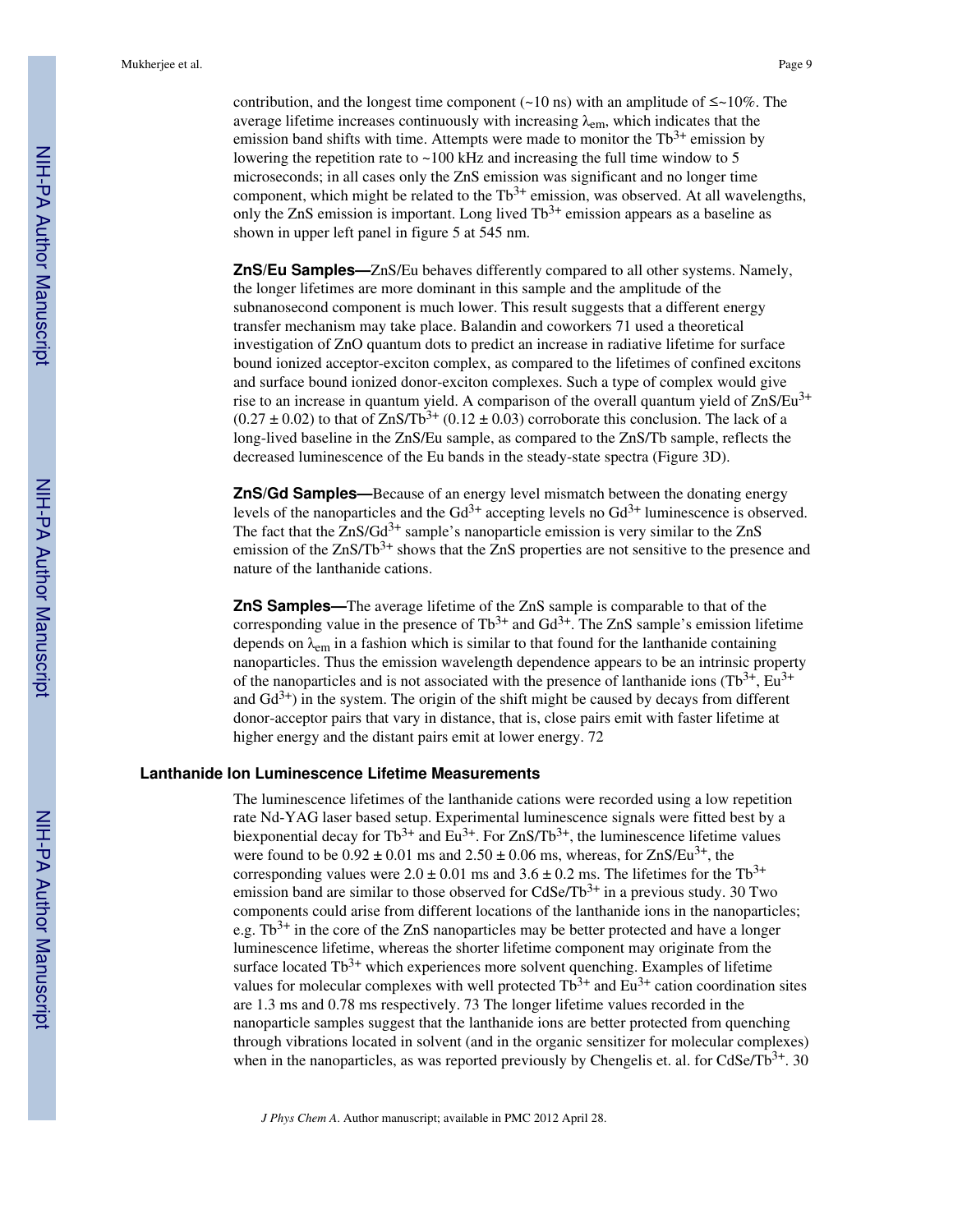#### **A Mechanism for Sensitization of Lanthanide Luminescence**

This section considers the possibility of Förster (dipole-dipole interaction) and Dexter (exchange interaction) electronic energy transfer mechanisms in the studied systems, but argues that a different mechanism operates.

The rate of energy transfer under the Förster formulation depends on (a) the spectral overlap of donor and acceptor  $(J_F)$ , (b) the donor luminescence quantum yield, (c) the donor luminescence lifetime, (d) the relative orientation of donor and acceptor transition dipoles, and (e) the distance between donor and acceptor. Most of the lanthanide transitions (dipolar electric) are formally forbidden and thus have a low oscillator strength and a low energy transfer rate by the Förster mechanism. The Förster overlap integral is J<sub>F</sub> ~  $10^{-19}$ – $10^{-20}$  $M^{-1}$ cm<sup>3</sup> for the systems studied here, whereas the typical value of J<sub>F</sub> for organic fluorophores is on the order of  $10^{-13}$ – $10^{-15}$  M<sup>-1</sup>cm<sup>3</sup>. 74 Assuming a  $\Phi_{\text{D}} = 0.2$ , one calculates an R<sub>0</sub> of  $\sim$  2.5 Å for a lanthanide, which should be compared to a value of R<sub>0</sub> = 25 Å for a typical organic fluorophore. The ratio of the rate of energy transfer for organic fluoropohores in comparison to the ZnS/Tb<sup>3+</sup> nanoparticle samples is  $\sim 10^6$ . Based on this estimate, we conclude that the Förster mechanism is less likely to play a significant role in the energy transfer process for the systems investigated in the present study. More straightforward evidence against the operation of the Förster energy transfer mechanism can be established from a comparison of  $J_F$  and  $R_0$  values in the different systems studied (see Table 3S in supporting information). The Förster model predicts that the  $Eu^{3+}$  sensitization should be larger than Tb<sup>3+</sup> in ZnS nanoparticles for a given distance, by  $\sim$  3 times: in contrast, the experiments show that  $Tb^{3+}$  is at least two-fold more luminescent than Eu<sup>3+</sup> (*vide infra*). In addition, a comparison of the host nanoparticles (ZnS, ZnSe, CdS, CdSe) indicates that the rate of energy transfer to  $Tb^{3+}$  should be very similar in ZnS and CdS; however, experiments demonstrate that ZnS is more efficient than CdS in sensitizing  $Tb^{3+}$ luminescence (figure 6). 75

The rate of energy transfer for the Dexter formulation depends on (a) the spectral overlap of donor emission and acceptor absorption  $(J_D)$  and (b) the electronic coupling factor. The Dexter mechanism can account for energy transfer involving forbidden transitions. The fact that the calculated  $J<sub>D</sub>$  values are very similar in the different systems indicates that the experimental trend in energy transfer rates among the different nanoparticles can only be explained by a concomitant change in the electronic coupling parameter. While this possibility cannot be excluded, it seems unlikely. Thus, it seems that both the Förster and Dexter energy transfer mechanisms play a negligible role in the energy transfer mechanism of the studied systems.

A number of other plausible mechanisms for luminescence sensitization in rare earth ions in semiconductors have been proposed. For example, Klik et al., in the context of InP/Yb<sup>3+</sup>, 28 rationalized  $Yb^{3+}$  sensitization in InP by the mechanism: (a) excitation of the semiconductor from the valence band to conduction band, (b) capturing of a free electron at a  $Yb^{3+}$  related trap located at 0.03 eV below the conduction band, (c) generation of an electron-hole pair on the trap, and (d) non-radiative recombination of electron-hole pair being the excitation source of the  $Yb^{3+}$ , thus generating the  $Yb^{3+}$  emission. This model was based on earlier studies by Palm et al., 27 Takahei and coworkers, 76.77 Thonke et. al. 78 and Needels et. al. 79 In molecular systems, Lazarides has discussed a redox-based energy transfer mechanism in the context of molecular d–f complexes. 80 Mechanisms of this type require a detailed knowledge of the dopant energy levels in the host semiconductor.

Although much has been discussed about the lanthanide sensitization in semiconductor materials, considerably less is known about the energy level positions of lanthanide ions in the host material. 81–85 The location of dopant ion energy levels with respect to the valence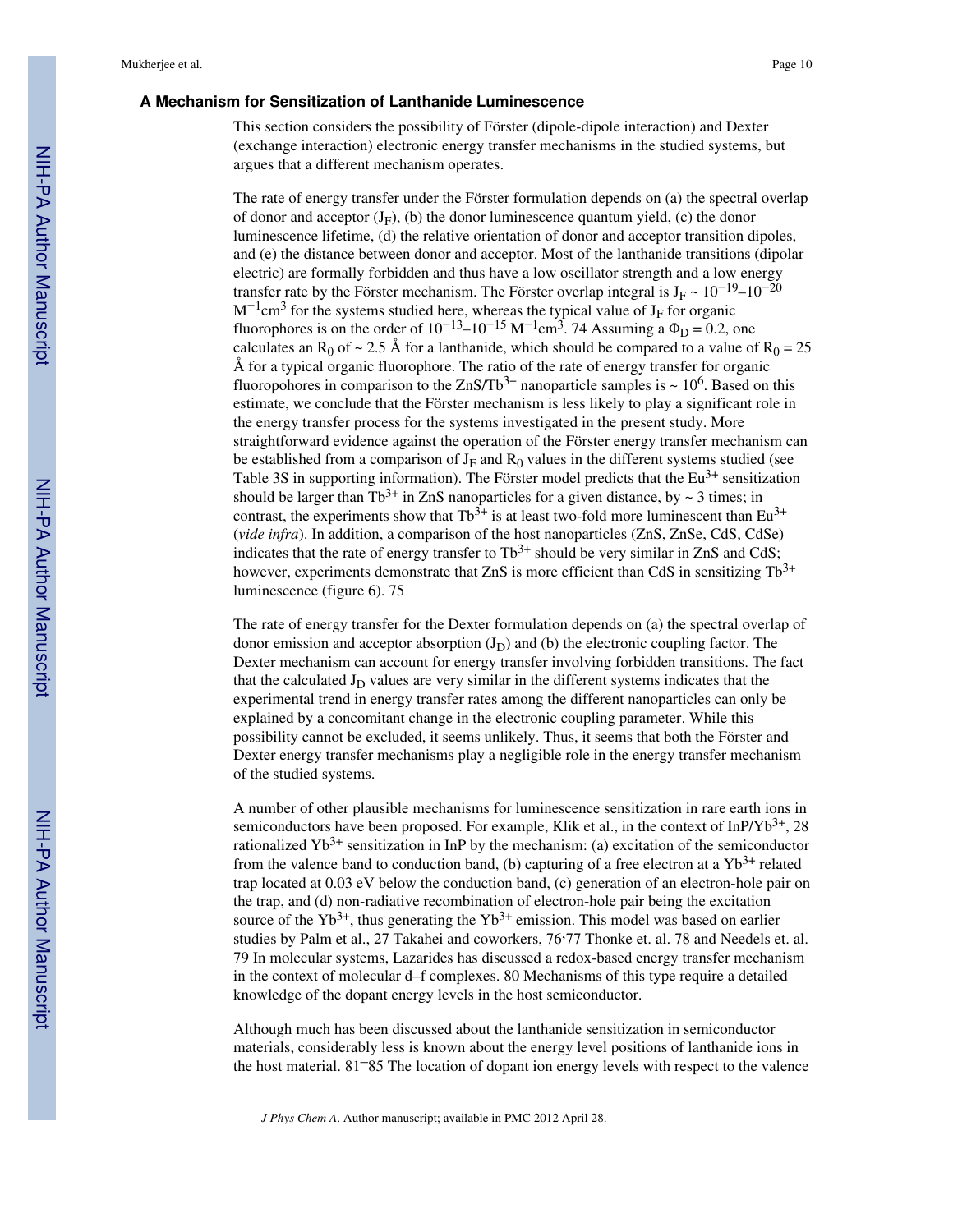and conduction bands of the host lattice is of extreme importance, because it is useful for predicting the luminescence properties, and the charge trapping and de-trapping kinetics. Recently, Dorenbos 1–6 has addressed the problem of locating lanthanide impurity levels in a host crystal semi-empirically and developed a model that relies on three host dependent parameters: (a) the charge transfer energy from the anion valence band to  $Eu^{3+}$ , (b) the redshift of the first 4f to 5d transition in appropriate lanthanide ions, and (c) the band gap of the semiconductor material. The fundamental assumptions in this method are that the binding energies of the 4f electrons follow a universal trend and that the charge transfer energy between the anion valence band and  $Eu<sup>3+</sup>$  is equal to the energy gap between the valence band of the host material and the ground state of  $Eu^{2+}$ . Once the  $Eu^{2+}$  ground state energy level is assigned, all other energy levels can be predicted according to the trend in binding energies. The energy diagram in Figure 7 uses this method to predict the energy levels of lanthanide ions in bulk II–VI semiconductor materials. In this diagram the charge transfer energy was obtained by using Jörgensen's relationship between the charge transfer energy and the Pauling electronegativity of the anions. 86 For sulfides, selenides and tellurides, we have assumed the charge transfer energy values of 2.17, 2.06 and 0.34 eV respectively. The value (2.17 eV) for sulfide compounds is in good agreement with the assignment of the charge transfer band (~2.43 eV) in the ZnS/Eu system (vide infra). The parameter values in this scheme were obtained from the work of Dorenbos and coworkers 6 and the ground state energies of lanthanides were placed in accordance to the systematic trend of 4f electron binding energies of trivalent lanthanide ions in narrower band gap materials. The energy difference between the 4f ground states of  $Eu^{3+}$  and  $Eu^{2+}$  was assumed to be 5.70 eV. 4 The higher lying energy levels of  $Tb^{3+}$  and  $Eu^{3+}$  were placed from the tabulation of Carnall and coworkers for trivalent lanthanide aquo ions. 87,88 The values of the energy levels estimated with this calculation approach compare well to existing data. Wen-lian and coworkers 50 have shown that the  $Tb^{3+}$  ground and excited energy levels in ZnS nanoparticles are located at 0.9 eV above the valence band and 0.5 eV below the conduction band, respectively. In a separate study, Chen and coworkers 89 have placed the ground state of  $Eu^{2+}$  at 1.6 eV above the valence band of bulk ZnS. Although these values do not match exactly with the values reported in this work, they show sufficiently good qualitative agreement. Considering the typical error of  $\pm$  0.5 eV, estimated by Dorenbos, the agreement with the available literature is reasonable. It has to be noted that as long as any systematic error in assigning these energy level values is relatively constant, it should not change the conclusions discussed here.

To determine the charge transfer energy from the anion valence band to  $Eu^{3+}$ , the excitation spectra of ZnS/Tb and ZnS/Eu were compared (see figure 8). The band at ~510 nm is assigned to a charge transfer band for  $Eu^{3+}$  in the ZnS/Eu system. Note that the red shifted emission spectrum for ZnS/Eu systems with  $\lambda_{ex} = 300$  nm could arise from its charge transfer nature. Circumstantial evidence for this assignment in the ZnS/Eu system comes from a comparison of  $Tb^{3+}$  and  $Eu^{3+}$  emission intensities with different excitation wavelengths (see table 4S in supporting information). While the intensity of the  $Tb^{3+}$ luminescence decreases sharply when exciting the sample with lower energy than the bandgap of the ZnS nanoparticles, the situation is different for the ZnS/Eu system. Considerable luminescence intensity was observed from  $Eu<sup>3+</sup>$  in ZnS nanoparticles even while exciting the sample at longer wavelength values. Although this observation does not directly prove the existence of a charge transfer band in the ZnS/Eu system, it strongly suggests that some energy level located lower than the bandgap of ZnS nanoparticles exists, and it is involved in the sensitization of  $Eu^{3+}$  in the ZnS doped nanoaparticles.

Several features of the energy level diagram in figure 7 are noteworthy.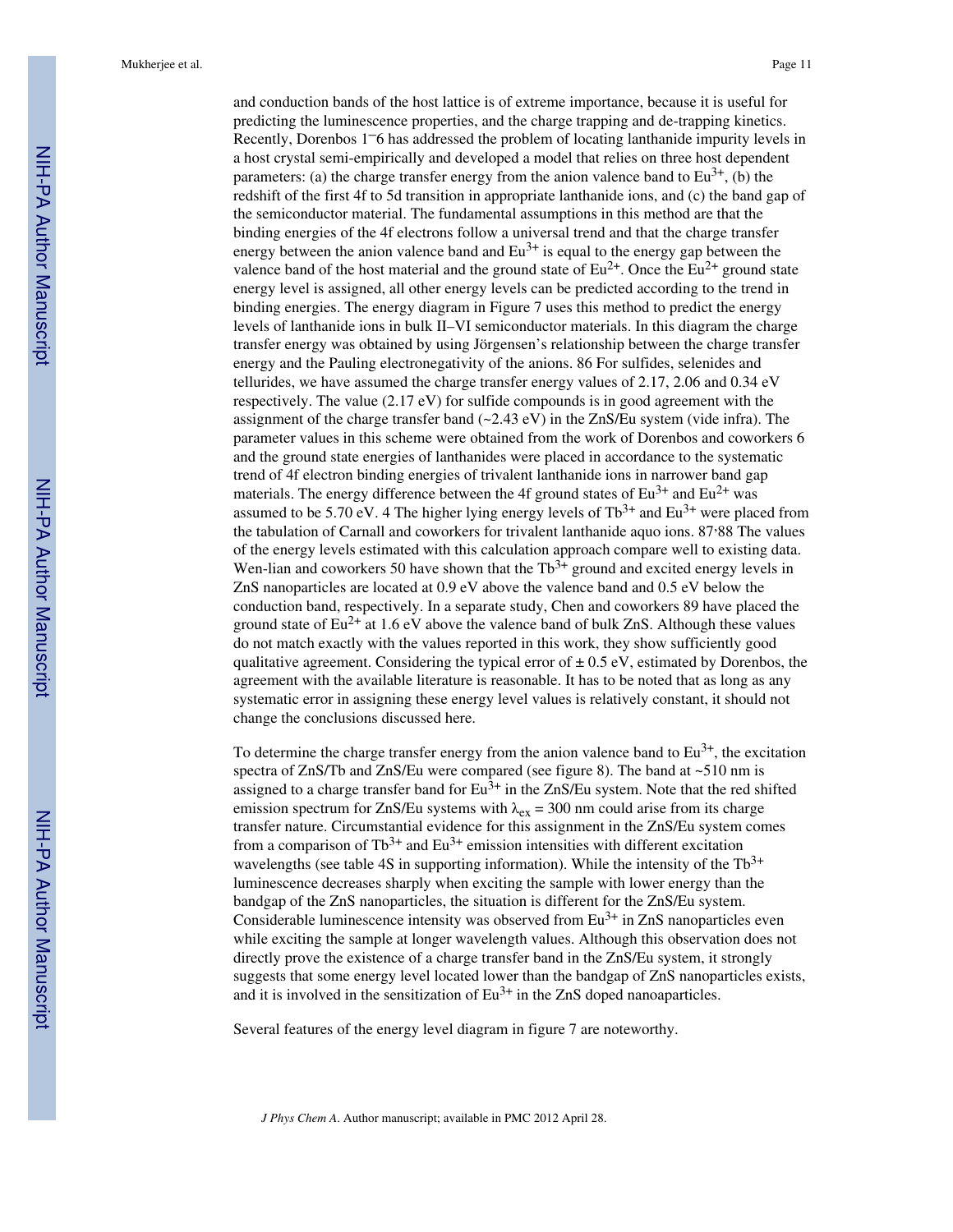- **1.** Both the ground and excited states of  $Tb^{3+}$  lie within the band gap of bulk ZnS, an effect which should be more pronounced in nanoparticles because of the quantum confinement and hence a higher band gap (~ 4.2 eV as opposed to 3.6 eV for bulk material). This indicates that the  $Tb^{3+}$  can potentially act as a hole trap in ZnS. Moreover, it suggests that the excited electron in the  ${}^{5}D_4$  level of Tb<sup>3+</sup> does not undergo ready autoionization. These two conditions result in the enhancement of the  $Tb^{3+}$  luminescence in ZnS. It is generally believed that the luminescence efficiency of lanthanide ions is increased when their 3+ levels act as trap states. 77
- **2.** The  ${}^5D_4$  level of Tb<sup>3+</sup> lies above the conduction band of CdSe so that autoionization of the  $Tb^{3+*}$  should be efficient, thereby decreasing its luminescence efficiency. Experimentally, the  $ZnS/Tb^{3+}$  emission is much stronger than the CdSe/  $Tb^{3+}$  emission, for which the overall quantum yields of ZnS/Tb<sup>3+</sup> and CdSe/Tb<sup>3+</sup> are  $0.12 \pm 0.03$  and  $0.025 \pm 0.001$  respectively, whereas the Tb<sup>3+</sup> contribution to the overall quantum yield were found to be  $0.05 \pm 0.01$  and  $0.000015 \pm 0.000003$ . It should also be noted that the time-gated mode is required to observe the  $\text{Th}^{3+}$ emission in CdSe/Tb<sup>3+</sup>, 30 whereas they were readily observable in steady-state mode for  $ZnS/Tb^{3+}$  luminescence.
- **3.** The energy level locations of  $Eu^{3+}$  are qualitatively different from  $Tb^{3+}$  in ZnS, as both the ground and excited states of  $Eu^{3+}$  lie below the valence band of ZnS. It is important to note that the ground state of  $Eu^{2+}$  lies within the band gap of ZnS, which makes the system a potential electron trap. Based on these considerations,  $Eu^{3+}$  can be brought to the excited state by two possible pathways: (1) a bandgap transition of the ZnS host and (2) a ZnS valence band to  $Eu^{2+}$  ground state transition. Our observations are consistent with either of these mechanisms.
- **4.** ZnS should be more efficient than ZnSe in sensitizing  $Tb^{3+}$  luminescence, because as the excited energy level of  $Tb^{3+}$  lies close to the conduction band of ZnSe, the excited electrons face a competitive nonradiative path of autoionization. To test this hypothesis ZnSe/Tb nanoparticles were prepared. The measured  $Tb^{3+}$  lanthanidecentered quantum yield value for ZnSe/Tb is  $0.00018 \pm 0.00007$  as compared to  $0.05 \pm 0.01$  for ZnS/Tb system, validating this prediction.
- **5.** Based on the energy level diagrams, CdS should be more efficient in sensitizing  $Tb^{3+}$  luminescence than is CdSe, but similar or less efficient than ZnS. To check this prediction, experiments with the CdS/Tb system were undertaken. Results from these experiments are shown in figure 9. Sharp  $Tb^{3+}$  bands are clearly visible at 490 nm and 545 nm. Interestingly, a band shift in the time-gated excitation spectra with the growth time of nanoparticles is evident and attributed to the effect of quantum confinement. This shift unequivocally points toward the presence of an antennae effect for the  $Tb^{3+}$  sensitization. Moreover, based on the ratio of bandgaps and  $Tb^{3+}$  emission intensities, it is apparent that the ZnS is more efficient than CdS in sensitizing  $Tb^{3+}$  luminescence, which is consistent with the prediction based on the energy level diagrams. The ratio of ZnS bandgap emission to the  $\text{Th}^{3+}$ luminescence at ~545 nm in ZnS and CdS was found to be 1:10:1.4.

# **Conclusion**

An efficient and less toxic luminescent lanthanide system, comprised of ZnS nanoparticles with incorporated lanthanide ions, has been established. Efficient sensitization was observed for both the  $ZnS/Tb^{3+}$  and the  $ZnS/Eu^{3+}$  systems. The  $ZnS/Tb^{3+}$  nanoparticles appear to be more efficient lanthanide-based emitters, with lanthanide-centered quantum yield values for  $ZnSTb<sup>3+</sup>$  and  $ZnS/Eu<sup>3+</sup>$  being  $0.05 \pm 0.01$  and  $0.00013 \pm 0.00004$  respectively. Excitation spectra, while monitoring the lanthanide emission, clearly reveal that ZnS nanoparticles act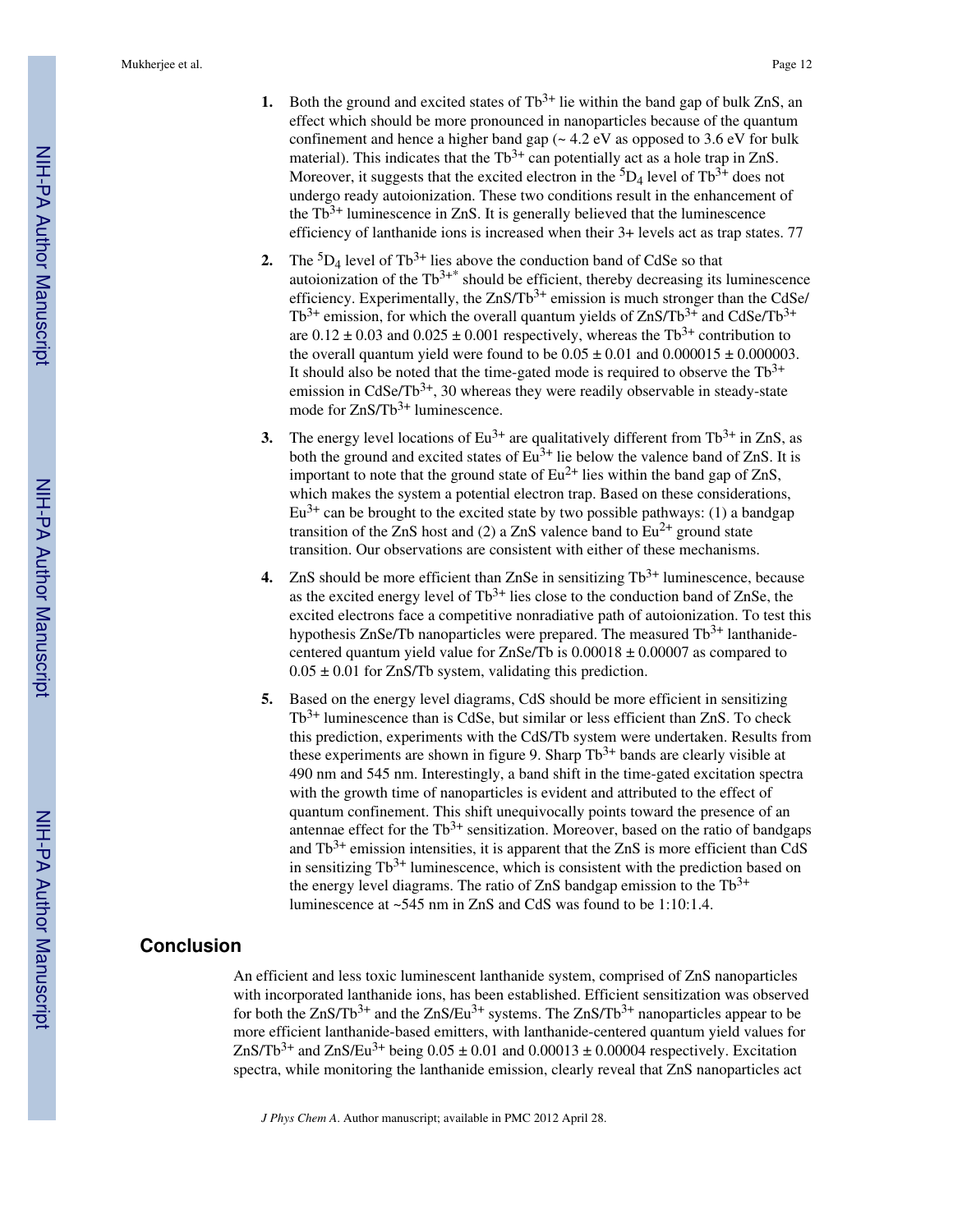as an antenna to sensitize the lanthanide luminescence in these systems. Moreover, the absence of observable sharp bands in the excitation spectra indicate that direct excitation of lanthanides has a negligible contribution to the overall sensitization mechanism. These systems represent a significant improvement over the originally proposed system CdSe/  $Tb^{3+}$ , in their efficiency for lanthanide luminescence sensitization.

The mechanism of lanthanide luminescence sensitization in II–VI semiconductor materials can be rationalized by a semi-empirical method proposed by Dorenbos and coworkers. 1–6 Energy level diagrams indicate that in ZnS,  $Tb^{3+}$  can act as a potential hole trap and provide a dramatic increase in sensitization efficiency because its energy levels lie between the nanoparticle band edges. The mechanism of  $Eu<sup>3+</sup>$  luminescence sensitization, on the other hand, follows a different type of mechanism. In  $ZnS$ ,  $Eu^{3+}$  can act as a potential electron trap; hence the sensitization can be achieved either by direct bandgap excitation or by a valence band to  $Eu^{2+}$  transition. Either mechanism can explain the experimental observations in the ZnS/Eu system. A comparison of lanthanide efficiency in ZnS nanoparticles is made with respect to other II–VI materials. Emphasis is given to  $Tb^{3+}$ doped ZnSe and CdS nanoparticles; both being less efficient than the ZnS nanoparticles in sensitizing the  $Tb^{3+}$  luminescence, which is consistent with the predictions based on the energy level positions.

# **Supplementary Material**

Refer to Web version on PubMed Central for supplementary material.

# **Acknowledgments**

We acknowledge financial support from the National Institute of Health, via NIH grant R21-EB008257-01A1. Stéphane Petoud acknowledges support in France from la Ligue contre le Cancer and from Institut National de la Santé et de la Recherche Médicale (INSERM). Prasun Mukherjee and David Waldeck acknowledge partial support from the National Science Foundation (CHE-0718755). We thank Dr. Pieter Dorenbos for useful comments.

# **References**

- 1. Dorenbos P. J. Phys.: Condens. Matter. 2003; 15:8417–8434.
- 2. Dorenbos P. J. Lumin. 2004; 108:301–305.
- 3. Dorenbos P. J. Lumin. 2005; 111:89–104.
- 4. Dorenbos P, vanderKolk E. Appl. Phys. Lett. 2006; 89:061122-1–061122-3.
- 5. Dorenbos P, vanderKolk E. Opt. Materials. 2008; 30:1052–1057.
- 6. Dorenbos P. J. Alloys and Compounds. 2009; 488:568–573.
- 7. Richardson FS. Chem. Rev. 1982; 82:541–552.
- 8. Moore EG, Samuel APS, Raymond KN. Acc. Chem. Res. 2009; 42:542–552. [PubMed: 19323456]
- 9. Hildebrandt N, Löhmannsröben H-G. Curr. Chem. Biol. 2007; 1:167–186.
- 10. Binnemans K. Chem. Rev. 2009; 109:4283–4374. [PubMed: 19650663]
- 11. Montgomery CP, Murray BS, New EJ, Pal R, Parker D. Acc. Chem. Res. 2009; 42:925–937. [PubMed: 19191558]
- 12. Bünzli J-CG. Chem. Rev. 2010; 110:2729–2755. [PubMed: 20151630]
- 13. Hibon A, Pierre VC. Anal. Bioanal. Chem. 2009; 394:107–120. [PubMed: 19283368]
- 14. White KA, Chengelis DA, Gogick KA, Stehman J, Rosi NL, Petoud S. J. Am. Chem. Soc. 2009; 131:18069–18071. [PubMed: 19938832]
- 15. Eliseevaa SV, Bünzli J-CG. Chem. Soc. Rev. 2010; 39:189–227. [PubMed: 20023849]
- 16. Bünzli J-CG, Piguet C. Chem. Soc. Rev. 2005; 34:1048–1077. [PubMed: 16284671]
- 17. Carnall, WT.; Fields, PR. Lanthanide/Actinide Chemistry. Vol. Vol. 71. Washington D. C.: American Chemical Society; 1967.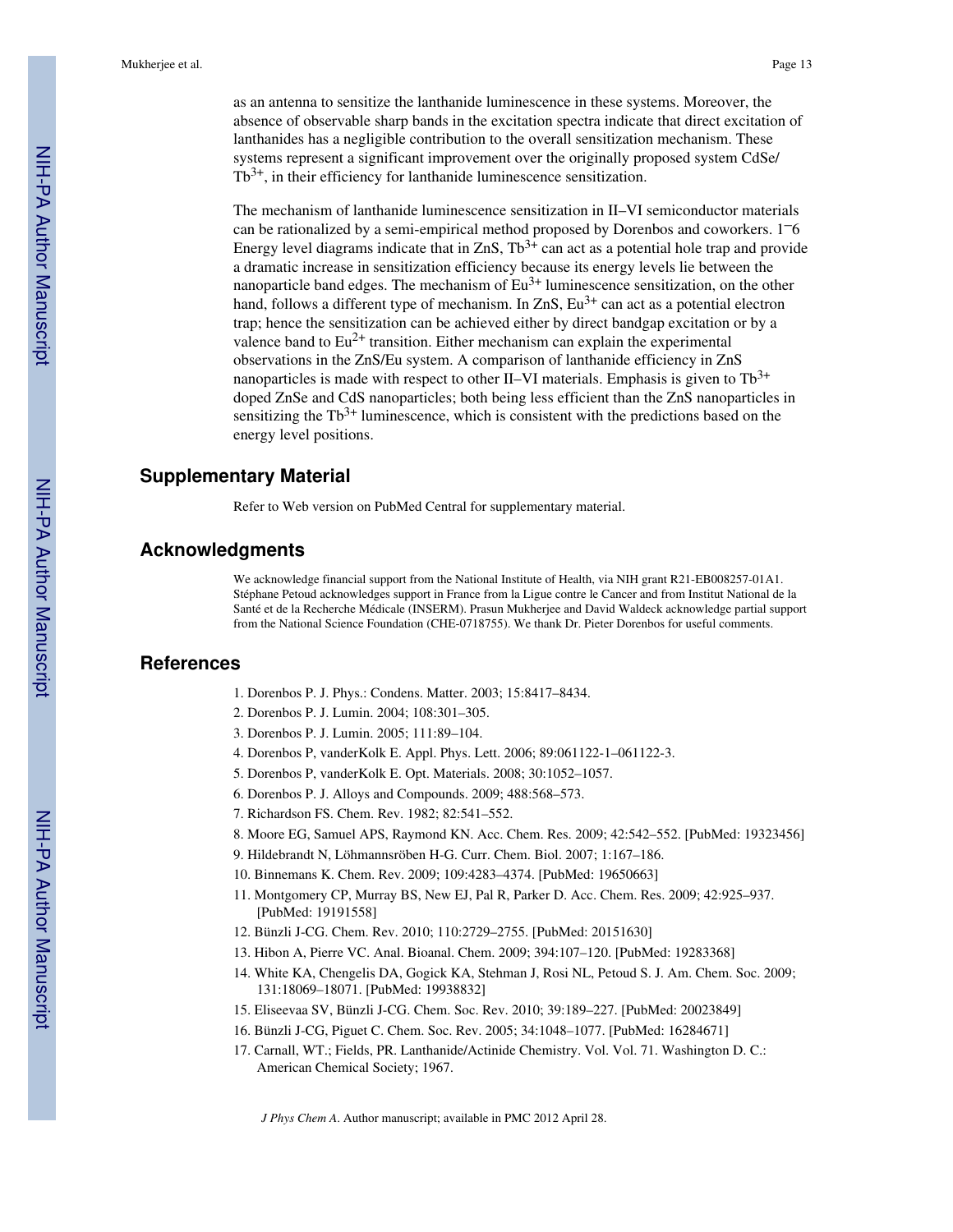- 18. Bhargava RN. J. Lumin. 1996; 70:85–94.
- 19. Brennan JD, Capretta A, Yong K, Gerritsma D, Flora KK, Jones A. Photochem. Photobiol. 2002; 75:117–121. [PubMed: 11883598]
- 20. Kim YH, Baek NS, Kim HK. Chem. Phys. Chem. 2006; 7:213–221. [PubMed: 16370020]
- 21. Sato S, Wada M. Bull. Chem. Soc. Jap. 1970; 43:1955–1962.
- 22. Yang C, Fu L-M, Wang Y, Zhang J-P, Wong W-T, Ai X-C, Qiao Y-F, Zou B-S, Gui L-L. Angew. Chem. Int. Ed. 2004; 43:5010–5013.
- 23. Chen Y, Lu Z. Anal. Chim. Acta. 2007; 587:180–186. [PubMed: 17386771]
- 24. Sivakumar S, vanVeggel FCJM, Raudsepp M. Chem. Phys. Chem. 2007; 8:1677–1683. [PubMed: 17583905]
- 25. Xueyuan C, Wenqin L, Yongheng L, Guokui L. J. Rare Earths. 2007; 25:515–525.
- 26. Anderson WW. Phys. Rev. 1964; 136:A556–A560.
- 27. Palm J, Gan F, Zheng B, Michel J, Kimerling LC. Phys. Rev. B. 1996; 54:17603–17615.
- 28. Klik MAJ, Gregorkiewicz T, Bradley IV, Wells J-PR. Phys. Rev. Lett. 2002; 89:227401-1– 227401-4. [PubMed: 12485102]
- 29. Beeby A, Clarkson IM, Dickins RS, Faulkner S, Parker D, Royle L, deSousa AS, Williams JAG, Woods M. J. Chem. Soc., Perkin Trans. 1999; 2:493–503.
- 30. Chengelis DA, Yingling AM, Badger PD, Shade CM, Petoud S. J. Am. Chem. Soc. 2005; 127:16752–16753. [PubMed: 16316198]
- 31. Streetman, BG.; Banerjee, S. Solid State electronic Devices. 5th ed.. New Jersey: Prentice Hall; 2000.
- 32. Fuhs W, Ulber I, Weiser G, Bresler MS, Gusev OB, Kuznetsov AN, Kudoyarova VK, Terukov EI, Yassievich IN. Phys. Rev. B. 1997; 56:9545–9551.
- 33. Yassievich I, Bresler M, Gusev O. J. Non-Cryst. Solids. 1998; 226:192–199.
- 34. Abiko Y, Nakayama N, Akimoto K, Yao T. Phys. Stat. Sol. (b). 2002; 229:339–342.
- 35. Kühne H, Weiser G, Terukov EI, Kusnetsov AN, Kudoyarova VK. J. Appl. Phys. 1999; 86:896– 901.
- 36. Tsimperidis I, Gregorkiewicz T, Bekman HHPT, Langerak CJGM. Phys. Rev. Lett. 1998; 81:4748–4751.
- 37. Gregorkiewicz T, Thao DTX, Langer JM, Bekman HHPT, Bresler MS, Michel J, Kimerling LC. Phys. Rev. B. 2000; 61:5369–5375.
- 38. Kahng D. Appl. Phys. Lett. 1968; 13:210–212.
- 39. Chen YS, Burgiel JC, Kahng D. J. Electrochem. Soc.: Solid State Science. 1970; 117:794–797.
	- 40. Krupka DC. J. Appl. Phys. 1972; 43:476–481.
	- 41. Światek K, Godlewsk M. Appl. Phys. Lett. 1990; 56:2192–2194.
	- 42. Światek K, Suchocki A, Godlewski M. Appl. Phys. Lett. 1990; 56:195–197.
	- 43. Godlewski M, Zakrzewski AJ, Ivanov VY. J. Alloys and Compounds. 2000; 300-301:23–31.
- 44. Światek K, Suchocki A, Przybylinska H, Godlewski M. J. Cryst. Growth. 1990; 101:435–438.
- 45. Godlewski M, Światek K, Monemar B. J. Lumin. 1994; 58:303–306.
- 46. Przybylinska H, Godlewski M. Phys. Rev. B. 1987; 36:1677–1682.
- 47. Przybylińska H, Światek K, Stapor A, Suchocki A, Godlewski M. Phys. Rev. B. 1989; 40:1748– 1755.
- 48. Światek K, Godlewski M, Hommel D. Phys. Rev. B. 1990; 42:3628–3633.
- 49. Chen L, Zhang J, Lu S, Ren X, Wang X. Chemical Physics Letters. 2005; 409:144–148.
- 50. Jing-hua N, Rui-nian H, Wen-lian L, Ming-tao L, Tian-zhi Y. J. Phys. D: Appl. Phys. 2006; 39:2357–2360.
- 51. Dong L, Liu Y, Zhuo Y, Chu Y. Eur. J. Inorg. Chem. 2010:2504–2513.
- 52. Hou S, Yuen Y, Mao H, JiqingWang, Zhu Z. J. Phys. D: Appl. Phys. 2009; 42 215105.
- 53. Wang L, Xu X, XinYuan. J. Lumin. 2010; 130:137–140.
- 54. Planelles-Aragó J, Julián-López B, Cordoncillo E, Escribano P, Pellé F, Viana B, Sanchez C. J. Mater. Chem. 2008; 18:5193–5199.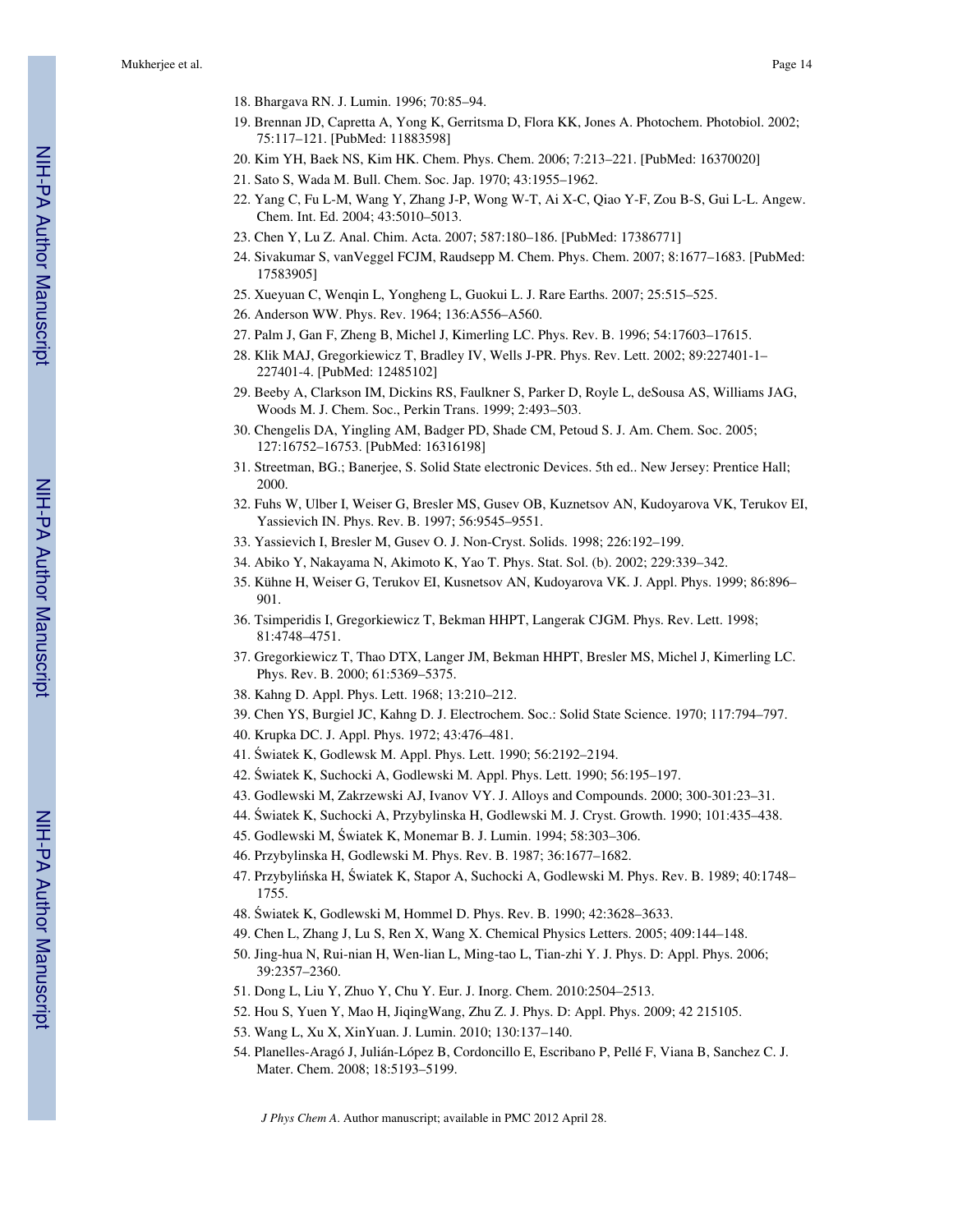- 55. Ehrhart G, Capoen B, Robbe O, Beclin F, Boy P, Turrell S, Bouazaoui M. Optical Materials. 2008; 30:1595–1602.
- 56. Yang H, Yu L, Shen L, Wang L. Materials Letters. 2004; 58:1172–1175.
- 57. Chen W, Joly AG, Malm J-O, Bovin J-O. J. Appl. Phys. 2004; 95:667–672.
- 58. Qu SC, Zhou WH, Liu FQ, Chen NF, Wang ZG, Pan HY, Yu DP. Appl. Phys. Lett. 2002; 80:3605–3607.
- 59. Bol AA, Beek Rv, Meijerink A. Chem. Mater. 2002; 14:1121–1126.
- 60. Sun XL, Zhang GL, Tang GQ, Chen WJ. Chin. Chem. Lett. 1999; 10:807–810.
- 61. Sun L, Yan C, Liu C, Liao C, Li D, Yu J. Journal of Alloys and Compounds. 1998; 275–277:234– 237.
- 62. Kallmann H, Luchner K. Phys. Rev. 1961; 123:2013–2019.
- 63. Luchner KM, Kallmann HP, Kramer B, Wachter P. Phys. Rev. 1963; 129:593–596.
- 64. Meech SR, Phillips DC. J. Photochem. 1983; 23:229–235.
- 65. Petoud S, Cohen SM, Bünzli J-CG, Raymond KN. J. Am. Chem. Soc. 2003; 125:13324–13325. [PubMed: 14583005]
- 66. Brus LE. J. Chem. Phys. 1984; 80:4403–4409.
- 67. Sooklal K, Cullum BS, Angel SM, Murphy CJ. J. Phys. Chem. 1996; 100:4551–4555.
- 68. Li LS, Pradhan N, Wang Y, Peng X. Nano Lett. 2004; 4:2261–2264.
- 69. Chen W, Wang Z, Lin Z, Lin L. J. Appl. Phys. 1997; 82:3111–3115.
- 70. Here we wish to comment on the presence of  $Eu^{2+}$  in the ZnS/Eu samples. While working on an extensive tabulation of charge transfer energies to  $Eu^{3+}$  in different inorganic materials, Dorenbos could not find any literature information of this data in sulfides. [reference 3] In a previous study, Blasse et al. concluded that for systems in which  $E_{CT} (Eu^{3+}) \le 2.5 \text{ eV}$ ,  $Eu^{3+}$  is not the stable valence state. [Mater. Chem. Phys. 1987, 16, 237–252] The unavailability of this parameter value was taken to be an indication of  $Eu^{2+}$  being the stable valence state for Eu compounds where  $E_{CT}$ < EF, EF being the Fermi energy level. [reference 3] However, Dorenbos did not exclude the possibility of the existence of  $\text{Eu}^{3+}$  state in sulfides exclusively. [reference 3] The luminescence from Eu<sup>3+</sup> ions in sulfide systems is known. [references  $52-56$ ,  $60-61$ ] The absence of broad emission with band maximum centered at  $\sim$  520 nm upon exciting the sample at  $\sim$  300 nm indicates that the samples under investigation in the present work do not have evident spectral contribution from Eu<sup>2+</sup>. With l<sub>ex</sub> = 260 nm Chen and coworkers have reported a broad emission of Eu<sup>2+</sup> in ZnS/Eu<sup>2+</sup> nanoparticles with the band maximum located at  $\sim$  530 nm and assigned it to the allowed  $4f^6$ 5d-4f<sup>7</sup> transition. [reference 89] Similar broad Eu<sup>2+</sup> emission was also observed by Shu-Man and coworkers in Eu doped ZnS nanoparticles with band maximum located at ~520 nm. [Chin. Phys. Lett. 2000, 17, 609–611].
- 71. Fonoberov VA, Balandin AA. Appl. Phys. Lett. 2004; 85:5971–5973.
- 72. Chestnoy N, Harris TD, Hull R, Brus LE. J. Phys. Chem. 1986; 90:3393–3399.
- 73. Petoud S, Muller G, Moore EG, Xu J, Sokolnicki J, Riehl JP, Le UN, Cohen SM, Raymond KN. J. Am. Chem. Soc. 2007; 129:77–83. [PubMed: 17199285]
- 74. Lakowicz, JR. Principles of Fluorescence Spectroscopy. Third ed..
- 75. It has been assumed that both the nanoparticles have similar luminescence lifetime in absence of acceptors and  $Tb^{3+}$  resides at almost equal distance from the nanoparticle sensitizing center.
- 76. Whitney PS, Uwai K, Nakagome H, Takahei K. Appl. Phys. Lett. 1988; 53:2074–2076.
- 77. Takahei K, Taguchi A, Nakagome H, Uwai K, Whitney PS. J. Appl. Phys. 1989; 66:4941–4945.
- 78. Thonke K, Pressel K, Bohnert G, Stapor A, Weber J, Moser M, Molassioti A, Hangleiter A, Scholz F. Sernicond. Sci. Technol. 1990; 5:1124–1131.
- 79. Needels M, Schlüter M, Lannoo M. Phys. Rev. B. 1993; 47:15533–15536.
- 80. Lazarides T, Tart NM, Sykes D, Faulkner S, Barbieri A, Ward MD. Dalton Trans. 2009:3971– 3979. [PubMed: 19440596]
- 81. Pedrini, C.; Bouttet, D.; Dujardin, C.; Belsky, A.; Vasil'ev, A. Dorenbos, P.; van Eijk, CWE., editors. The Netherlands: Delft University Press; 1996. p. 103
- 82. Sato S. J. Phys. Soc. Jpn. 1976; 41:913–920.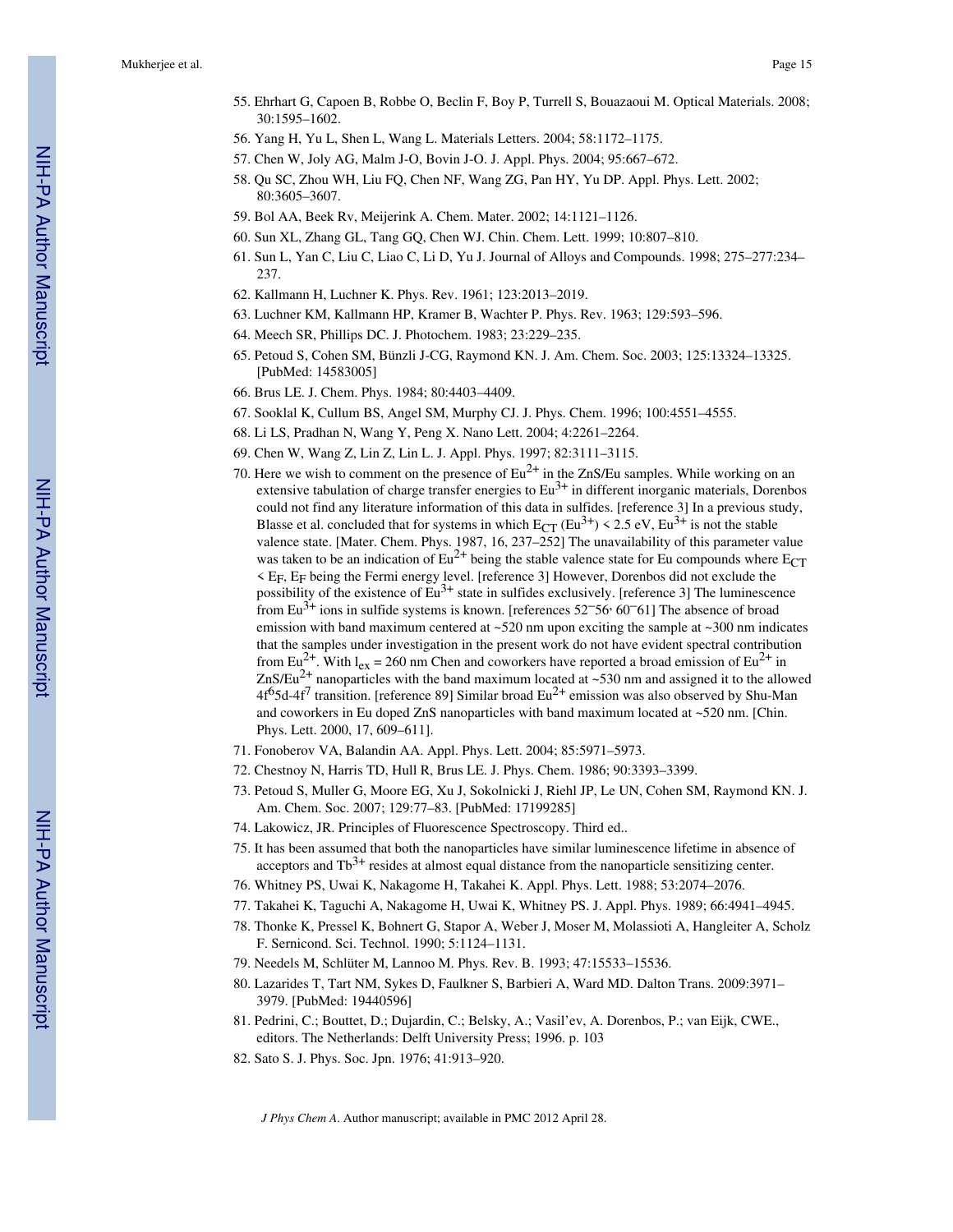- 83. Thiel CW, Gruguel H, Wu H, Sun Y, Lapeyre GJ, Cone RL, Equall RW, Macfarlane RM. Phys. Rev. B. 2001; 64:085107-1–085107-13.
- 84. Thiel CW, Gruguel H, Sun Y, Lapeyre GJ, Macfarlane RM, Equall RW, Cone RL. J. Lumin. 2001; 94/95:1–6.
- 85. Thiel CW, Sun Y, Cone RL. J. Mod. Opt. 2002; 49:2399–2411.
- 86. Jörgensen, CK. Modern Aspects of Ligand Field Theory. North-Holland: Amsterdam; 1971.
- 87. Carnall WT, Fields PR, Rajnak K. J. Chem. Phys. 1968; 49:4447–4449.
- 88. Carnall WT, Fields PR, Rajnak K. J. Chem. Phys. 1968; 49:4450–4455.
- 89. Chen W, Malm J-O, Zwiller V, Huang Y, Liu S, Wallenberg R, Bovin J-O, Samuelson L. Phys. Rev. B. 2000; 61:11021–11024.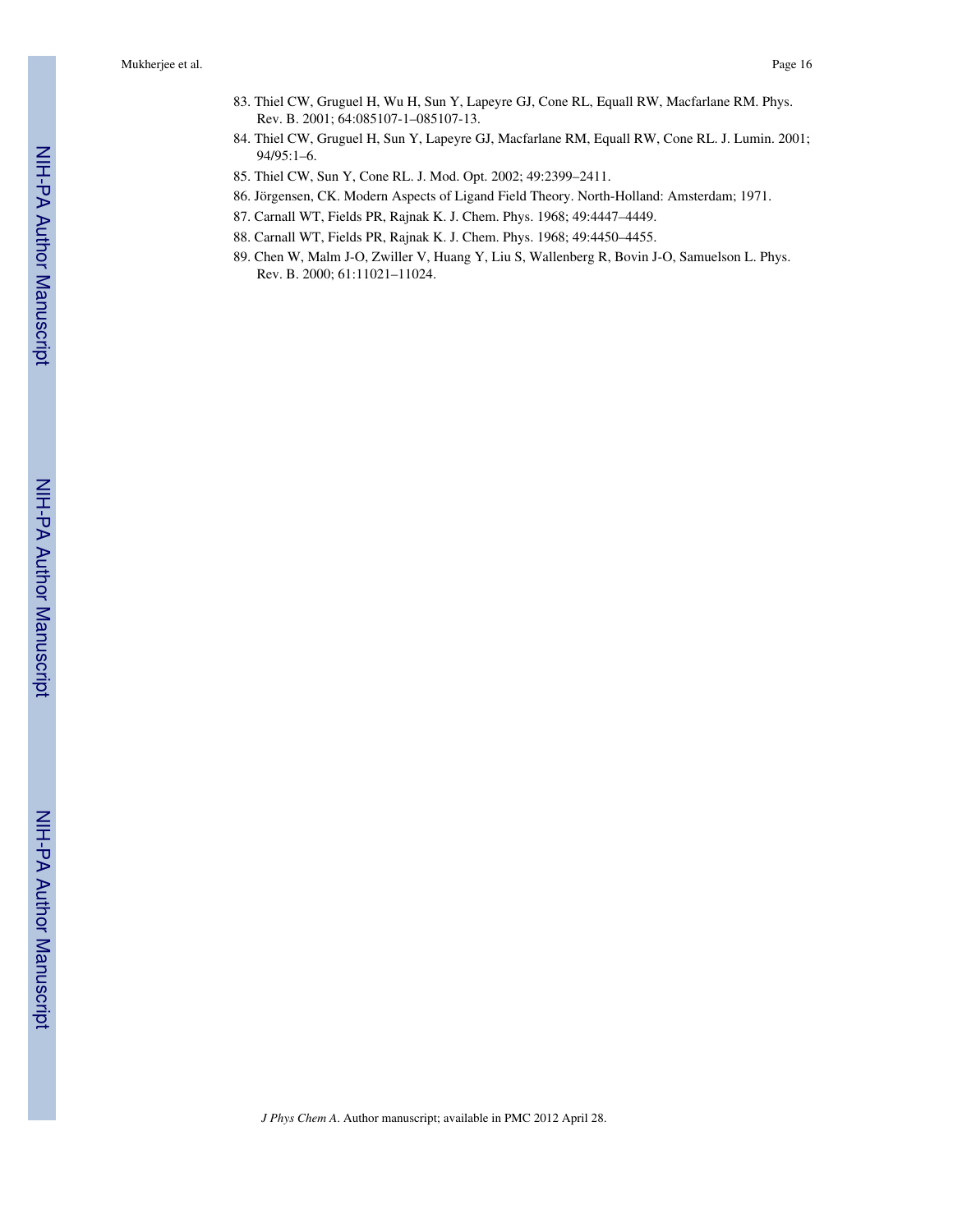

## **Figure 1.**

Representative HRTEM image of synthesized ZnS/Tb nanoparticles. A 2 nm scale bar is shown on the bottom left of the image.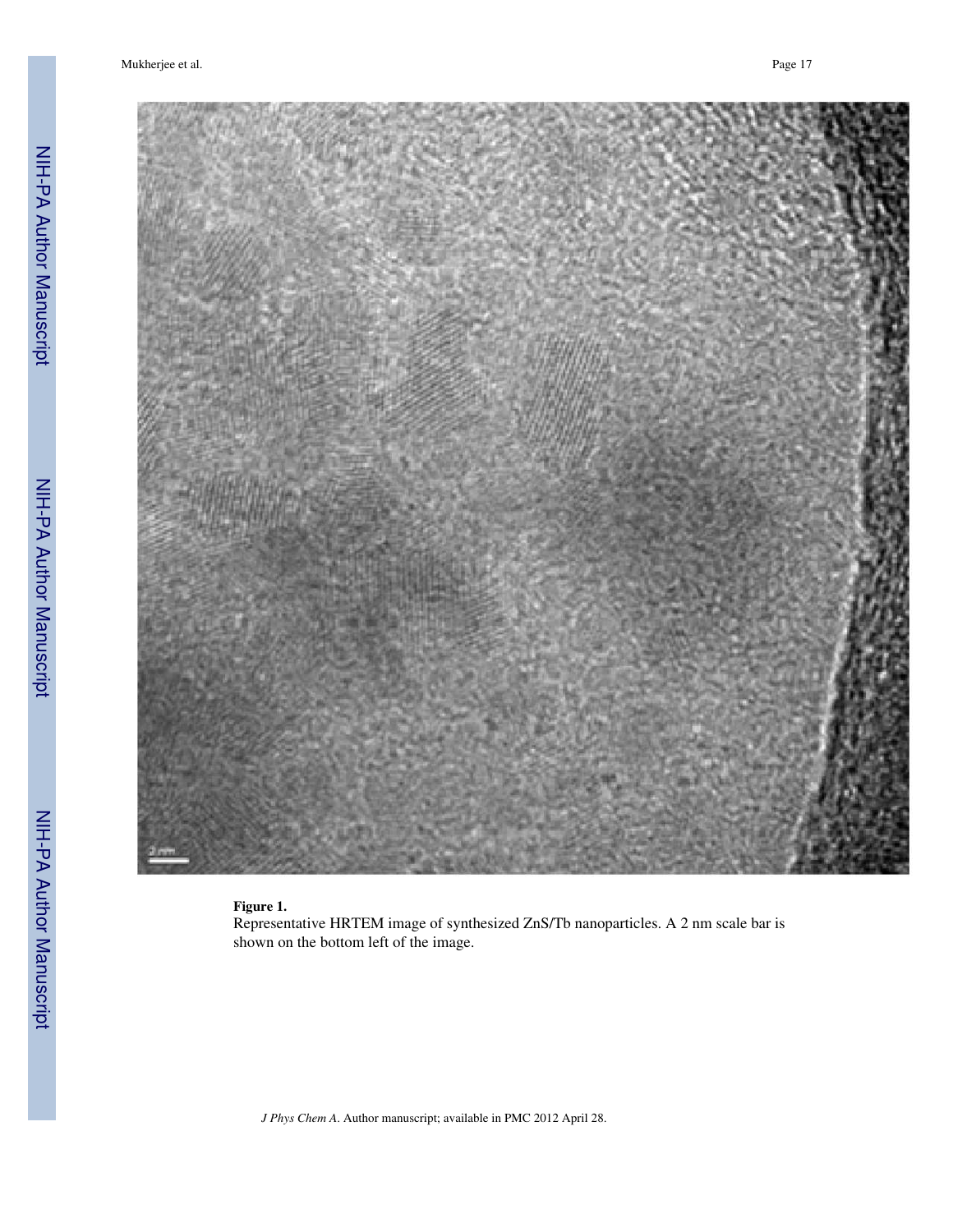

## **Figure 2.**

Representative normalized absorption spectra of a ZnS nanoparticle sample dissolved in chloroform obtained with growth times of 1 minute and 20 minutes. Spectra were normalized arbitrarily at 295 nm. The band at ~290 nm is associated with the band gap transition (see text).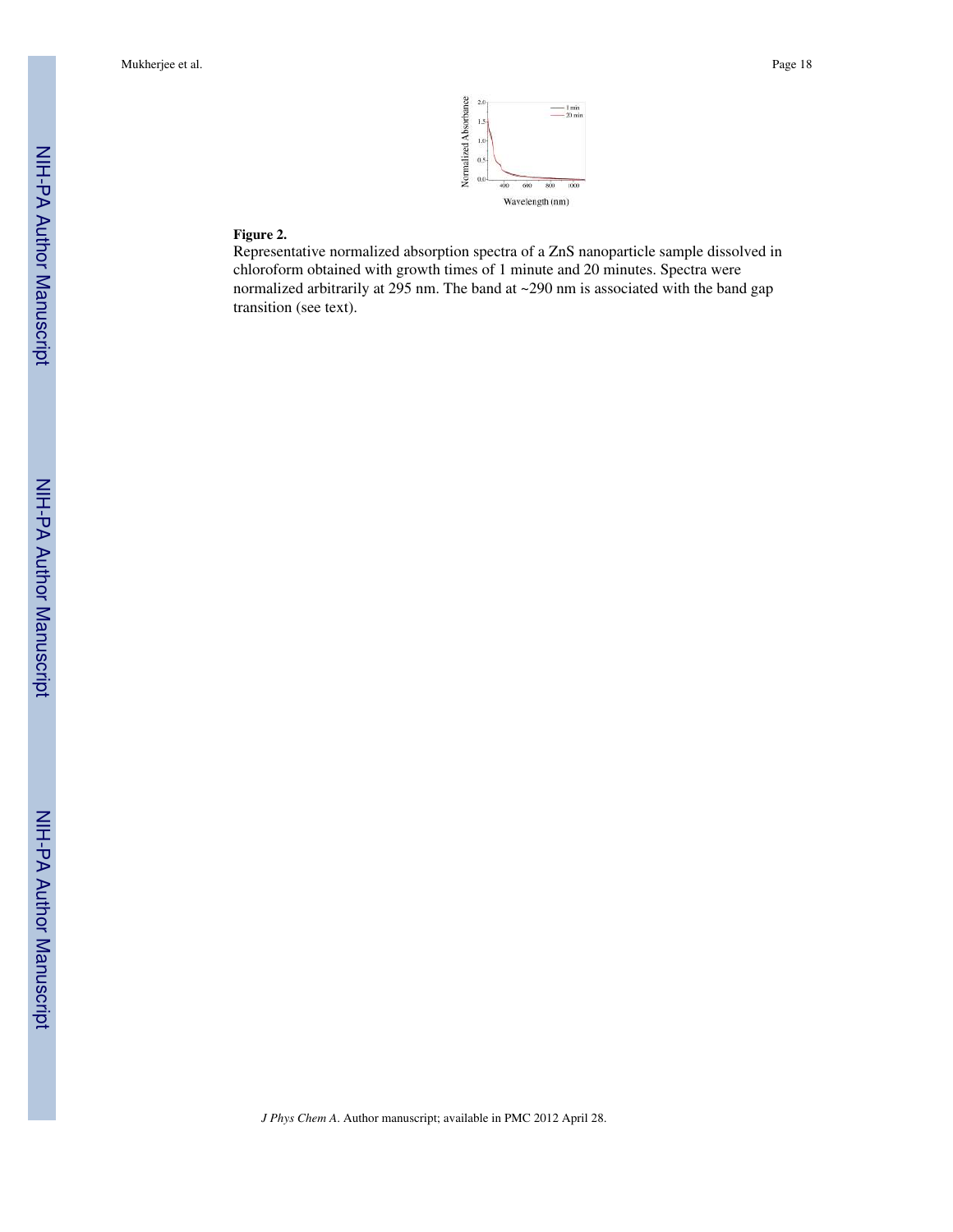

#### **Figure 3.**

Left Panel: Normalized excitation spectra for  $\lambda_{em} = 410$  nm (black), 450 nm (red), and 545 nm (blue) (only for ZnS/Tb); and 620 nm (blue) (only for ZnS/Eu). Right Panel: Normalized emission spectra for  $\lambda_{ex}$  = 300 nm (black), 375 nm (red), and 440 nm (blue). All of the spectra are taken in chloroform.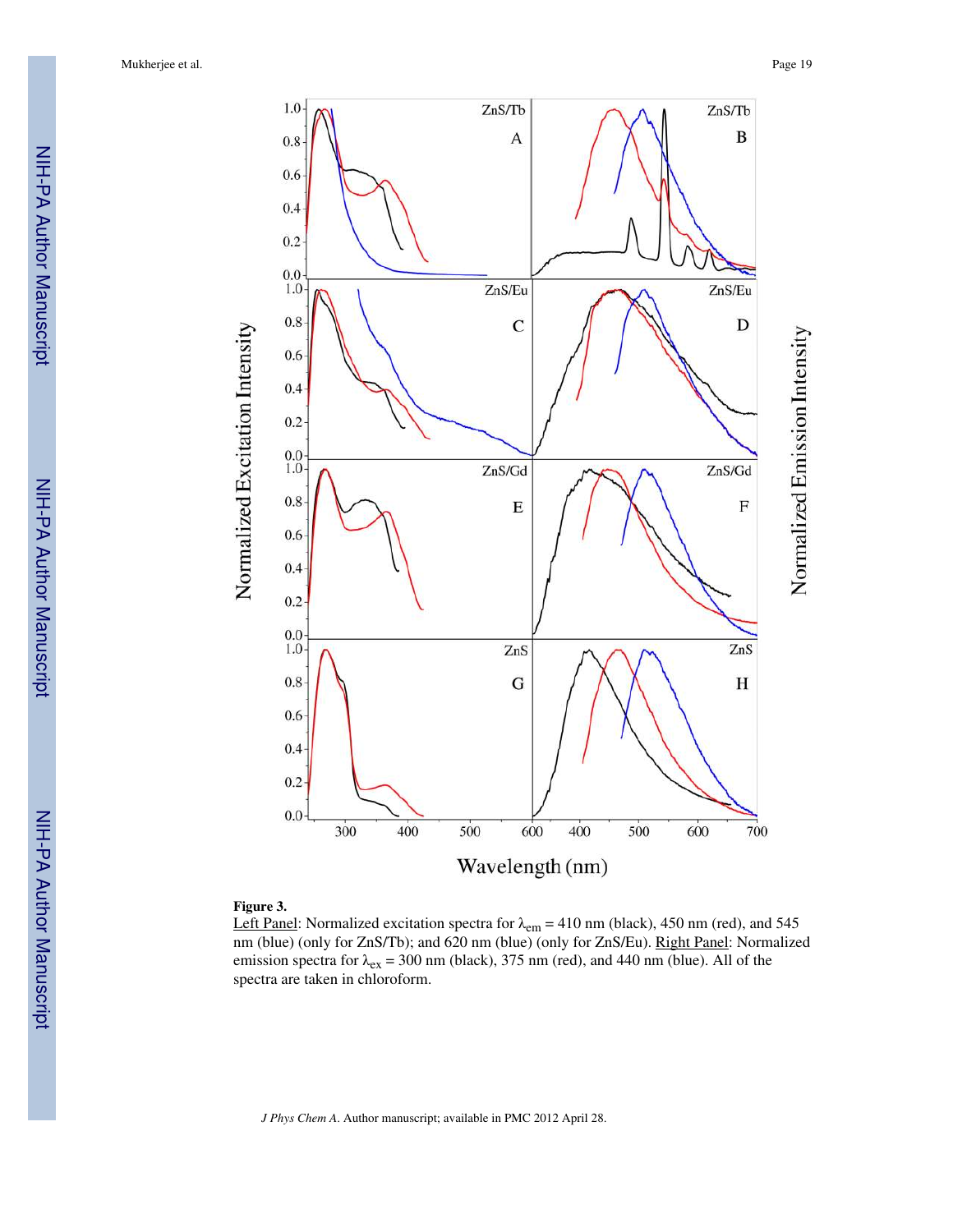

# **Figure 4.**

Normalized time-gated excitation and emission spectra of ZnS/Tb  $[\lambda_{ex} = 300$  nm (black),  $\lambda_{em}$  = 490 nm (red),  $\lambda_{em}$  = 545 nm (blue)] (upper panel) and ZnS/Eu [ $\lambda_{ex}$  = 300 nm (black),  $\lambda_{\text{em}} = 616 \text{ nm}$  (red),  $\lambda_{\text{em}} = 696 \text{ nm}$  (blue)] (lower panel) nanoparticle samples in chloroform. Inset shows the electronic transitions associated with the 490 nm and 545 nm bands for ZnS/ Tb, 616 nm and 696 nm bands for ZnS/Eu.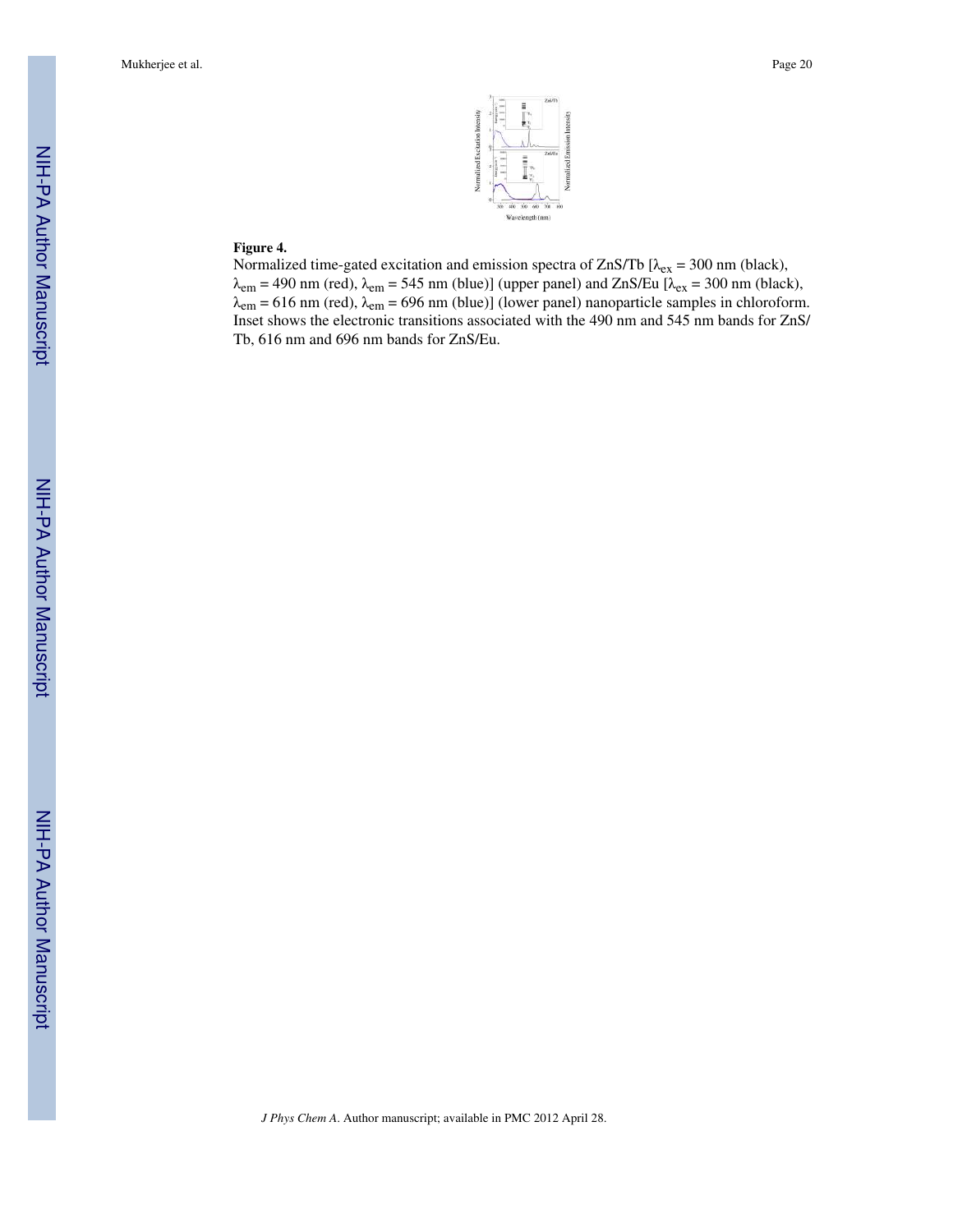Mukherjee et al. Page 21



# **Figure 5.**

Representative luminescence decay plots are shown for different nanoparticle systems studied in chloroform. For ZnS/Tb the black curve is at  $\lambda_{\text{em}} = 400 \text{ nm}$  (no Tb<sup>3+</sup> emission) and the red curve is at  $\lambda_{em} = 545$  nm. For ZnS/Eu the black curve is  $\lambda_{em} = 500$  nm (no Eu<sup>3+</sup> emission) and the red curve is  $\lambda_{em} = 618$  nm. Luminescence decay parameters are summarized in tables 1S and 2S. The traces that have been recorded with a time windows that can only give information on nanoparticle electronic structure decay kinetics as they have shorter emission lifetimes.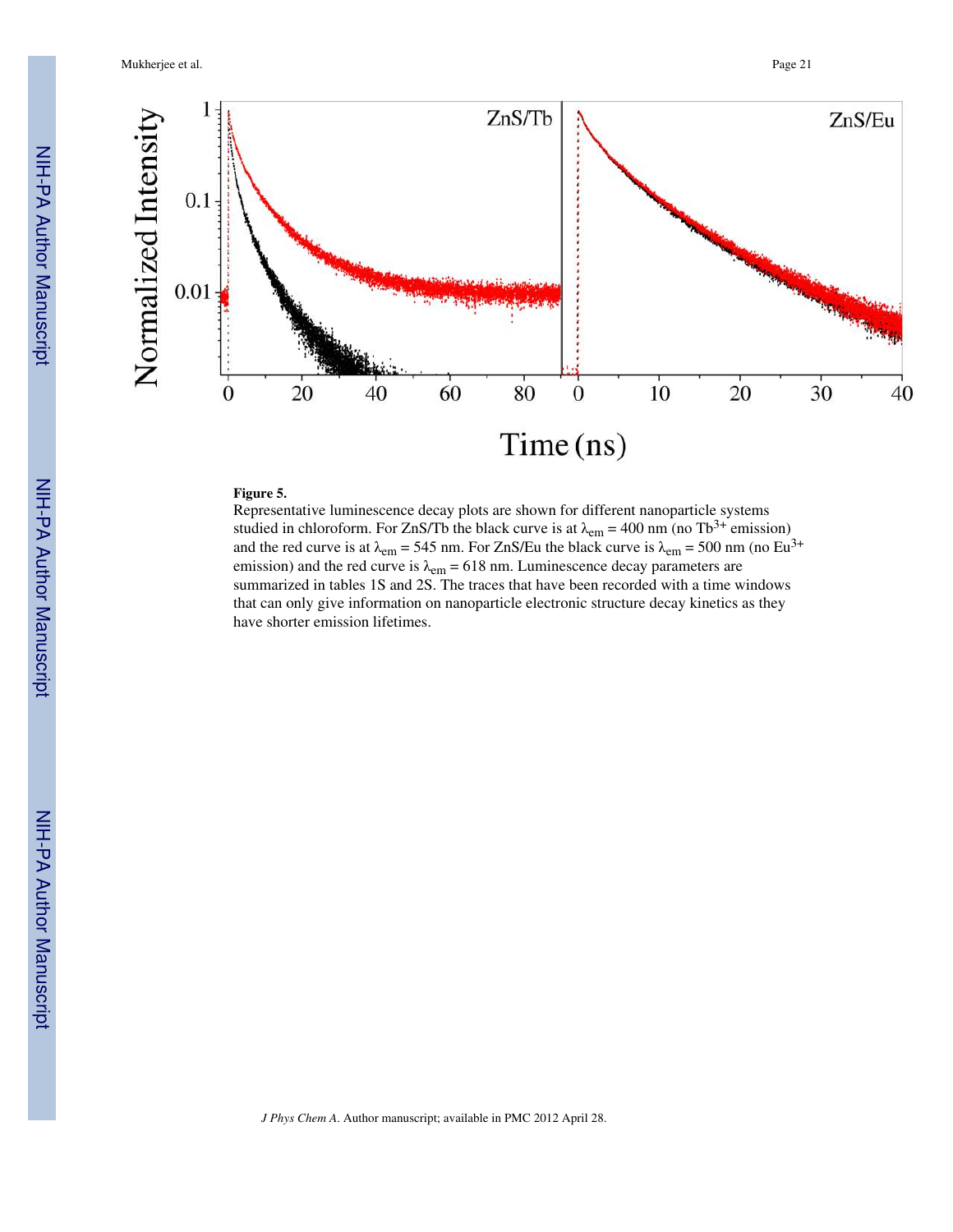NIH-PA Author Manuscript NIH-PA Author Manuscript



#### **Figure 6.**

Emission spectra of different systems studied with  $\lambda_{ex} \approx 300$  nm. The ZnS/Tb (black), CdS/ Tb (red) and ZnSe/Tb (green) spectra are normalized to unity at 410 nm and the CdSe/Tb spectrum (blue) is normalized to unity at the band position. These spectra clearly put in evidence the difference in  $Tb^{3+}$  luminescence sensitization efficiency by different types of nanoparticles.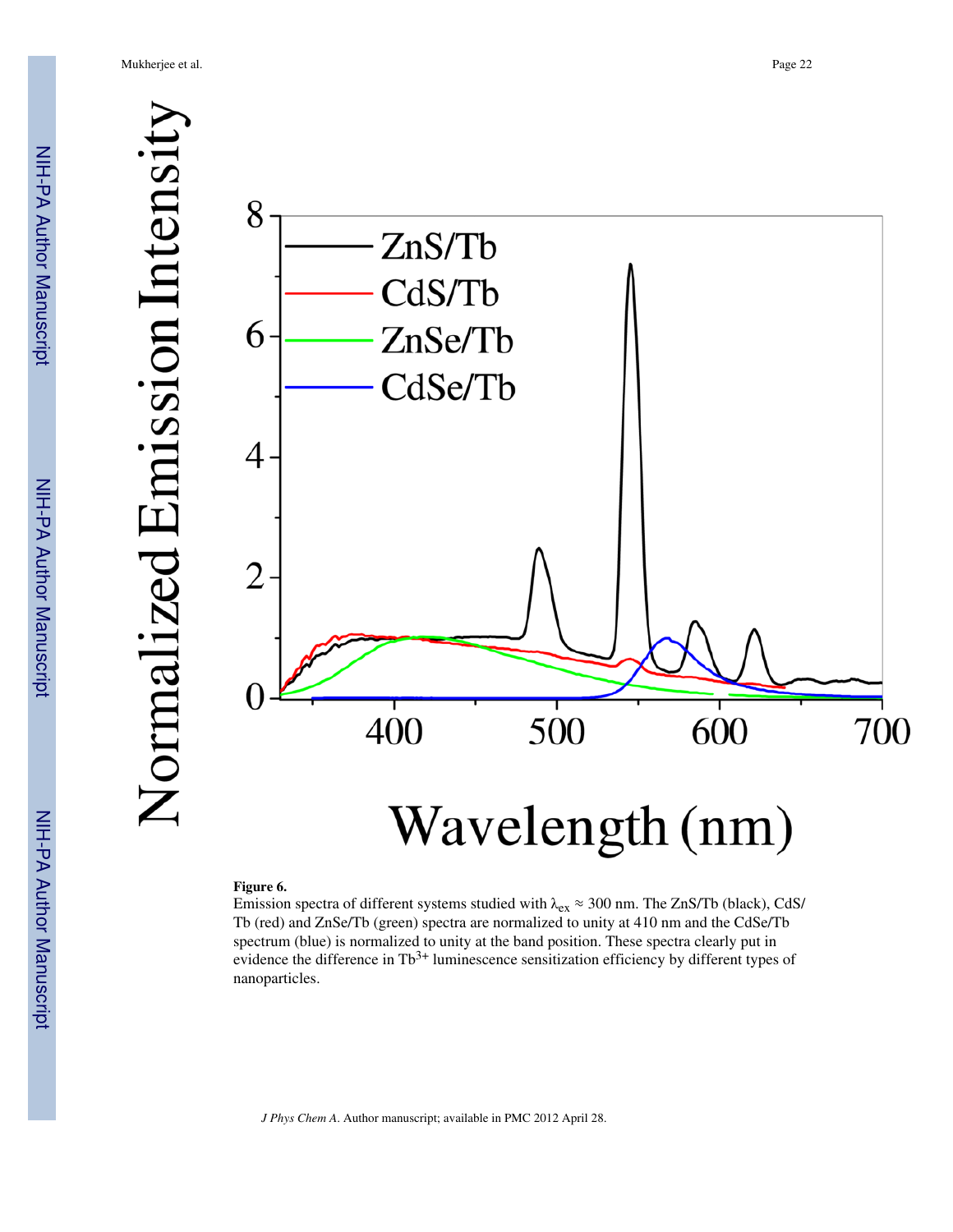Mukherjee et al. Page 23



# **Figure 7.**

Energy level diagram of lanthanide (III) ions in different II–VI semiconductor materials based on the method proposed by Dorenbos. 1–6 At each abscissa value, the lower and higher solid circles are the ground state energy of lanthanide (III) and lanthanide (II) ions respectively. The blue solid horizontal lines  $a$ t $x = 6$  and 8 represents the ground and excited states of  $Eu^{3+}$  and  $Tb^{3+}$  ions. The red dashed lines represent the bulk band gap values; the valence band energy is arbitrarily set at zero. It is worth noting that  $Tb^{3+}$  is a potential hole trap in II–VI sulfide and selenide compounds and  $Eu^{3+}$  can potentially act as an electron trap in these compounds.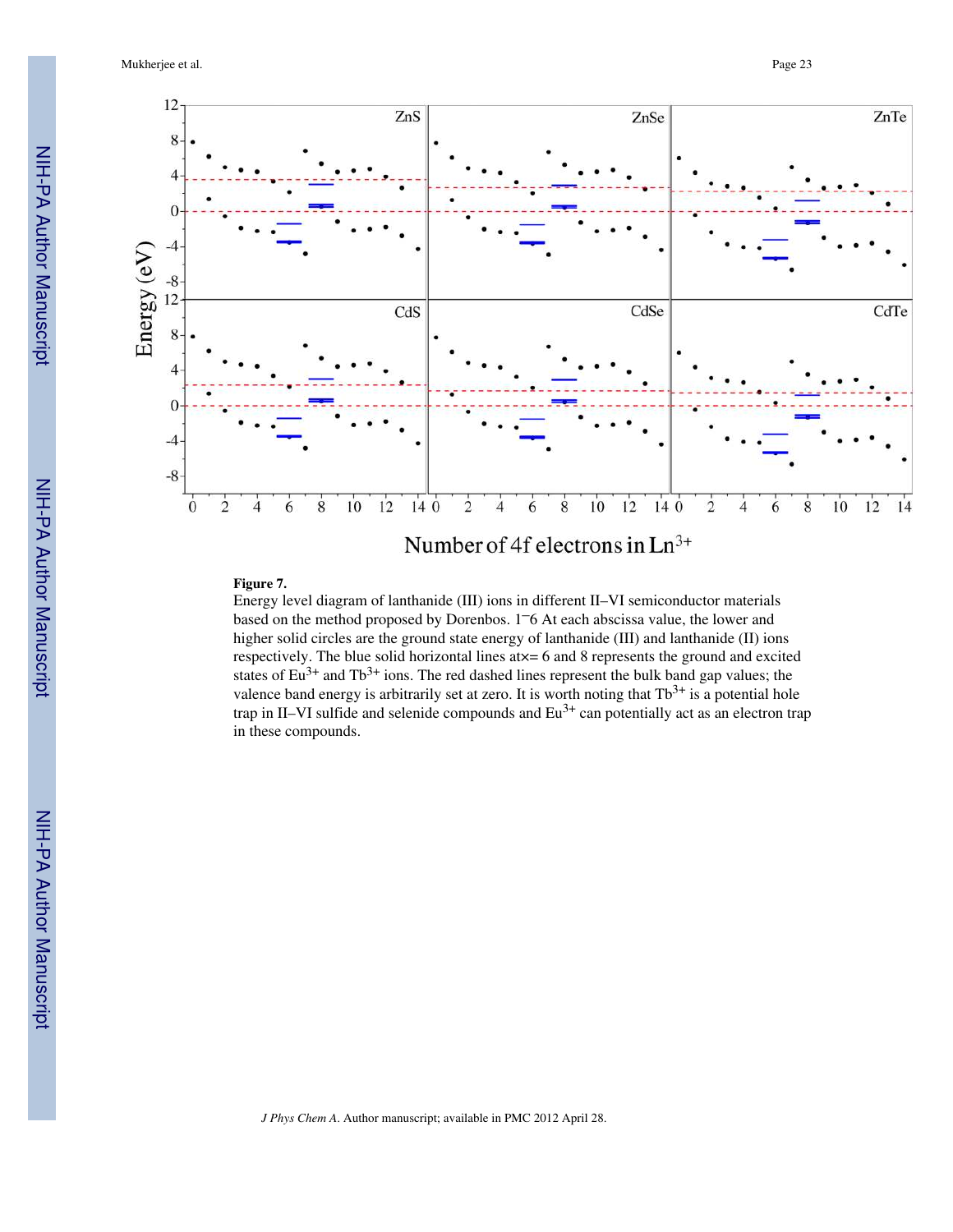Normalized Intensity

NIH-PA Author Manuscript NIH-PA Author Manuscript

 NIH-PA Author ManuscriptNIH-PA Author Manuscript



#### **Figure 8.**

Normalized steady-state excitation spectra of ZnS/Tb nanoparticles with  $\lambda_{em} = 545$  nm (black) and 620 nm (red). The green and blue curves are the corresponding spectra for ZnS/ Eu nanoparticles. Spectra are normalized arbitrarily to the maximum intensity.